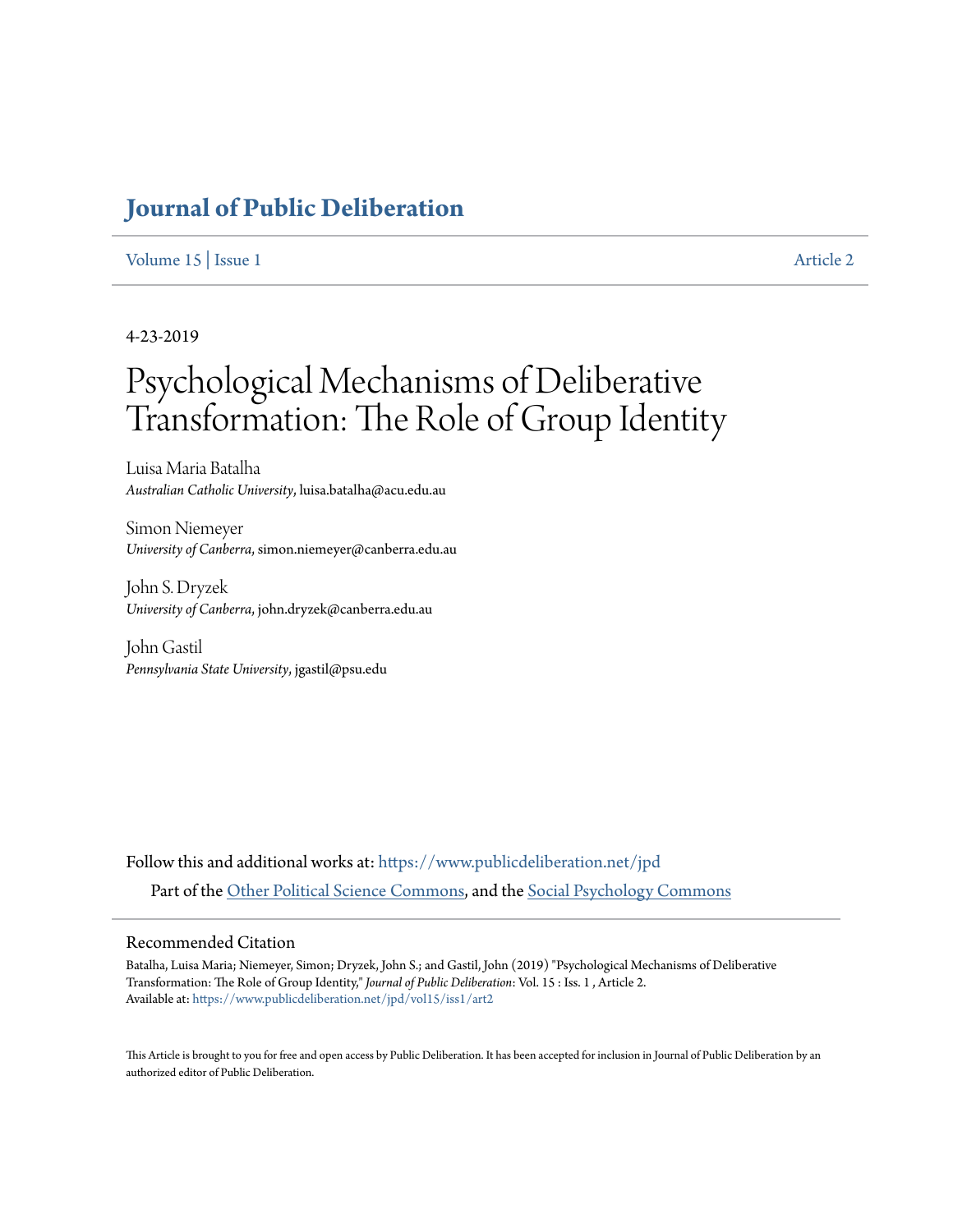Psychological Mechanisms of Deliberative Transformation: The Role of Group Identity

# **Abstract**

Democratic deliberation has been shown to lead to shifts in people's preferences for particular issues. The psychological mechanisms that underpin such shifts are not well understood. Against the backdrop of a deliberative forum we examined participants' preferences for various types of political systems, how these preferences changed as deliberations proceeded and how the final preferences were associated with different levels of inclusiveness of a social identity. The results showed that at the end of the deliberations people's preferences moved in the direction of satisfaction with the political system, and that this preference was positively associated with identification with the superordinate identification but negatively associated with the subgroup identification. We discuss the implication of these results for the design of deliberative forums as well as the role of social identity in deliberative democracy.

# **Author Biography**

Luisa Batalha is a social psychologist working at the Australian Catholic University. Her mains research interests are intergroup relation, the psychology of climate change mitigation and collective action.

Simon Niemeyer is an Associate Professor and co-founder of the Centre for Deliberative Democracy and Global Governance. His research ties together the themes of political behaviour, the public sphere and observations from deliberative minipublics, such as Citizens' Juries, to develop insights into potential interventions and institutional settings that improve deliberation and governance.

Johh S Dryzek is Centenary Professor at the University of Canberra, Australia. He works in both political theory and empirical social science. Dryzek is best known for his contributions in the areas of democratic theory and practice and environmental politics. One of the instigators of the 'deliberative turn' in democratic theory, he has published numerous books in this area with Oxford University Press, Cambridge University Press, and Polity Press. His work in environmental politics ranges from green political philosophy to studies of environmental discourses and movements to global climate governance, and he has published five books in this area with Oxford University Press, Cambridge University Press, and Basil Blackwell.

John Gastil is Professor of Political Science at Penn State University. Gastil is widely credited for promoting deliberation among citizens during elections and in other political institutions. In his book *By Popular Demand*, he proposed creating panels of citizens, chosen randomly to ensure a cross-section of society, to deliberate on ballot initiatives and referenda.

# **Keywords**

social identity, dual identity, deliberative democracy, deliberation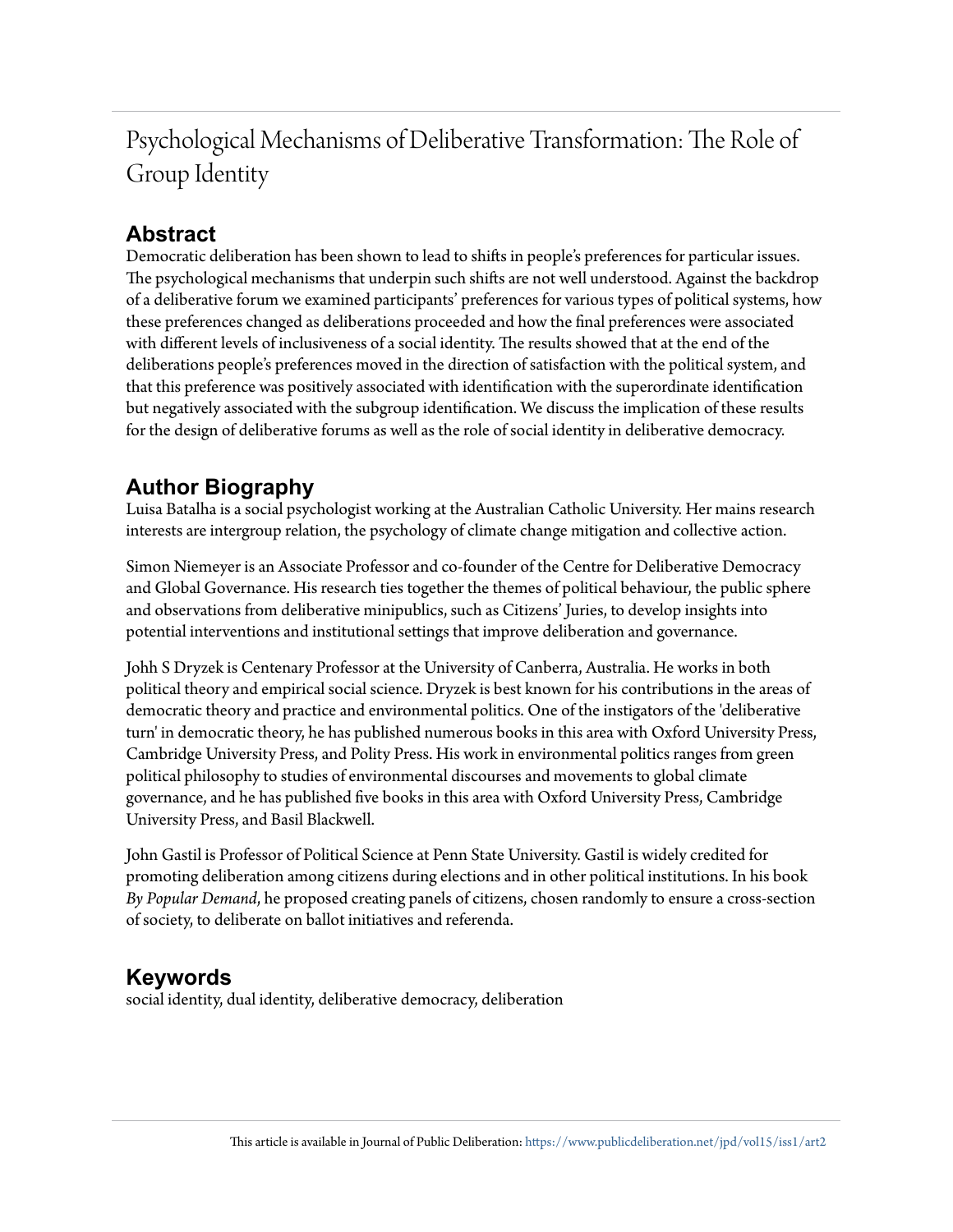# **Acknowledgements**

We would like to acknowledge and express our gratitude to the valuable suggestions and comments from the two anonymous reviewers.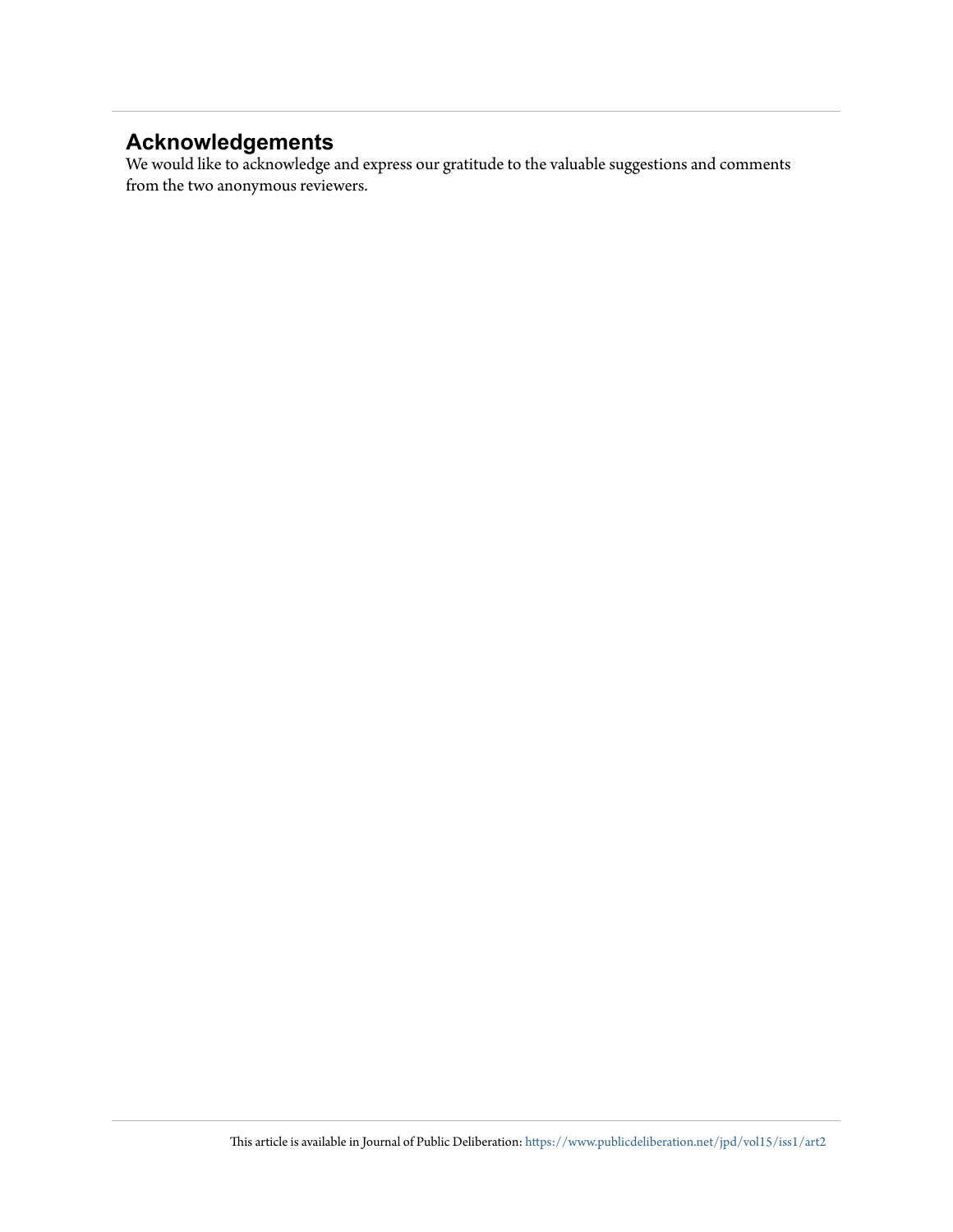### **Psychological Mechanisms of Deliberative Transformation: The Role of Group Identity**

Empirical research has shown that deliberative outcomes have a wide array of effects on those who take part in deliberation, the benefits of which are supposed to produce better deliberative citizens (Pincock, 2012). Deliberation can, for example, reshape participants' policy preferences (Niemeyer, 2011), attitudes (Fishkin, 2018), and cognitive integration (Gastil, Black, & Moscovitz, 2008; Gastil & Dillard, 1999).

However, there is increasing recognition that deliberation is more than the summation of individual effects—there is something going on at the level of the group. The idea of the deliberative group has been subjected to valorisation as well as pathologizing. On the latter, effects such as group polarisation and groupthink have provided cautionary tales of the potential for deliberative pathologies (Stokes, 1998). On the other hand, the mechanisms that correct these outcomes (e.g., Lindell et al., 2017), and benefits of group cognition in deliberation (e.g., Mercier & Landemore, 2012) attract growing appreciation.

The mechanisms that produce these effects during deliberation are characterised, among other things, in terms of facilitation (Mansbridge, Hartz-Karp, Amengual, & Gastil, 2006), prescriptive rules and norms about listening, communication, and interaction that promote a critical evaluation of arguments as well as of one's own position (Dryzek, 2000). In addition, deliberation should lead to shared representations regarding the issue at hand (Dryzek & Niemeyer, 2006, 2007).

Another dynamic that also warrants attention concerns the dynamics of group identity (e.g., Felicetti, Gastil, Hartz-Karp, & Carson, 2012). Although identity is implicated in recent growth in populist politics (e.g., Marchlewska, Cichocka, Panayiotou, Castellanos, & Batayneh, 2018), this paper draws attention to those processes whereby deliberation produces a qualitatively different identity outcome. Drawing from the social identity perspective (Tajfel & Turner, 1979/2010; Turner, Hogg, Oakes, Reicher, & Wetherell, 1987), we will attempt to understanding the role that group identification plays in the deliberative process and its outcomes. To this end we used a deliberative forum and analysed participants' understandings of democracy and how these understandings changed as a result of deliberation and group identification.

#### **Deliberation, Group Identity, and Self-Categorisation**

Social identity refers to the parts of the self that are derived from one's psychological membership in social groups. Self-categorisation is the process through which people, by identifying with a social category, come to perceive themselves as having psychological attributes interchangeable with other

1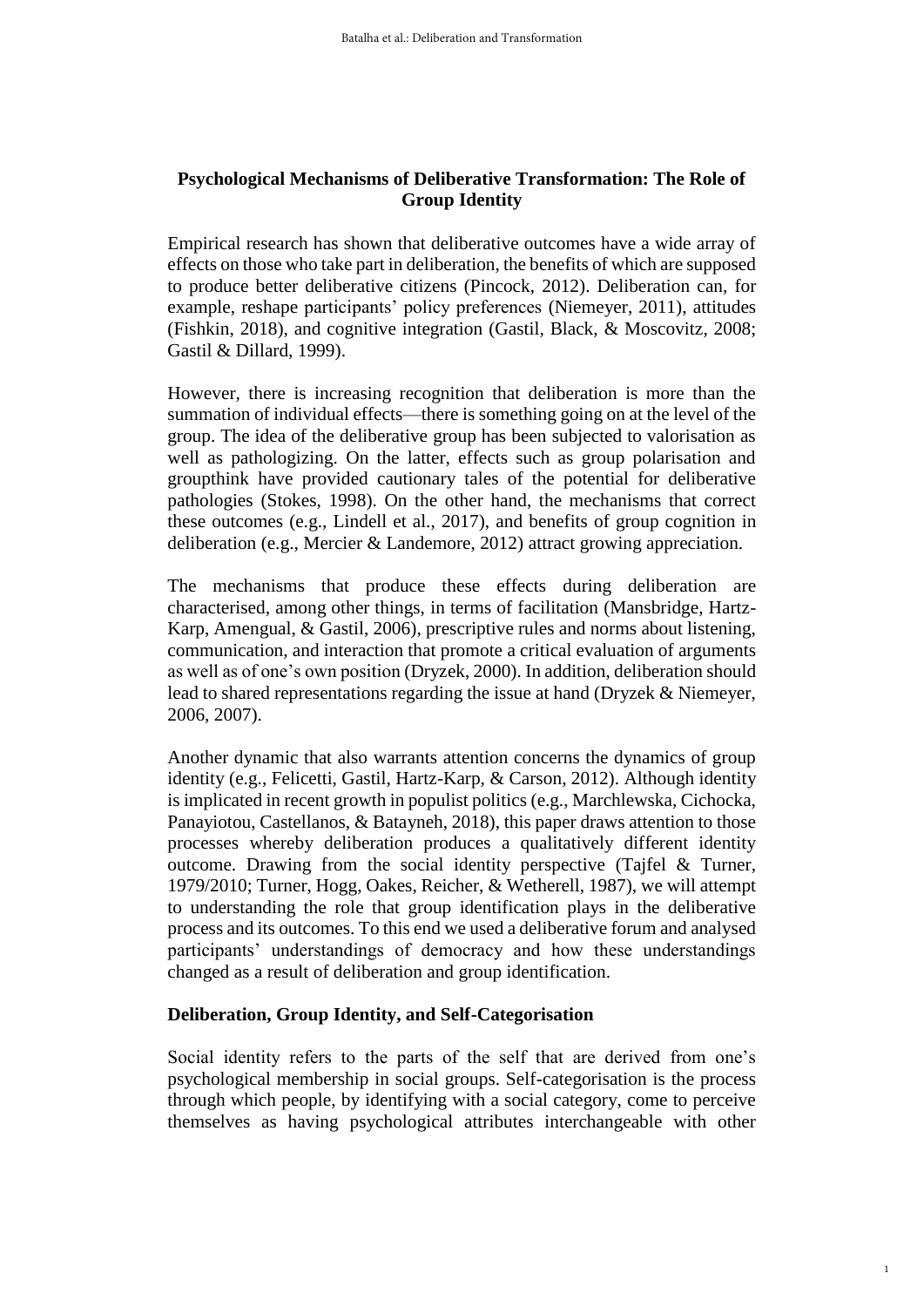members of that category. Assuming that deliberative forums exhibit typical group processes, they are likely to induce a shared identity and associated common goals and beliefs among participants (Felicetti et al., 2012; Hartz-Karp, Anderson, Gastil, & Felicetti, 2010). These ideals are consistent with the conception of shared group identity developed in the social identity perspective, according to which ingroup members come to share norms and beliefs that define their group (Turner et al., 1987). As such, if the group is defined by a critical stance and openness to others' standpoints, then these norms become defining of group members themselves.

It is important to note that people's identities can exist at different levels of inclusivity from the personal to the social, with the latter including group identities that can be more or less inclusive (Turner et al., 1987). Social identity theory conceptualizes a hierarchy of inclusiveness that goes from the subordinate to the superordinate level (despite the terminology these levels do not indicate any kind of primacy). A superordinate social identity is one that includes many other social identities. For example, the social category Human (superordinate) includes scientists (less inclusive social identity), which in turn includes social scientists (still less inclusive), which in turn includes a particular person (personal identity, least inclusive).

Self-categorisation at a higher-order level does not mean that personal or subgroup identities switch off. It only means that a particular social identity is salient and therefore has a stronger impact on self-perception and selfdefinition, which then shape behaviour, attitudes and intentions. Indeed, it is possible for the person to simultaneously self-categorise at both the subgroup and at the superordinate level. Research on intergroup relations, for example, has shown that attempts to ameliorate intergroup conflict are better served by promoting a dual identity (e.g., woman and scientist) rather than a single higherorder identity shared across conflictual groups (Dovidio, Gaertner, & Saguy, 2009). This is because higher status groups (e.g., men) tend to project the characteristics of their subgroup into the higher-order group (e.g., scientists) and see themselves as more prototypical of the ingroup than the lower-status subgroups (Wenzel, Mummendey, & Waldzus, 2007). In this vein, research shows that shared higher-order identity can counteract social change by reducing engagement in collective action in favour of disadvantaged groups (Saguy, Tausch, Dovidio, & Pratto, 2009).

Although deliberative theory focuses on shared representations, it also posits that deliberative practice should be able to accommodate difference (Dryzek, 2000). In social identity terms, deliberation should promote a sort of group dynamic wherein participants maintain contextually relevant subgroup identities while merging with a super-ordinate identity. For example, during deliberations, a participant might be aware of her/his identity as a Northern Territorian (NT) in the wider context of also being Australian and what that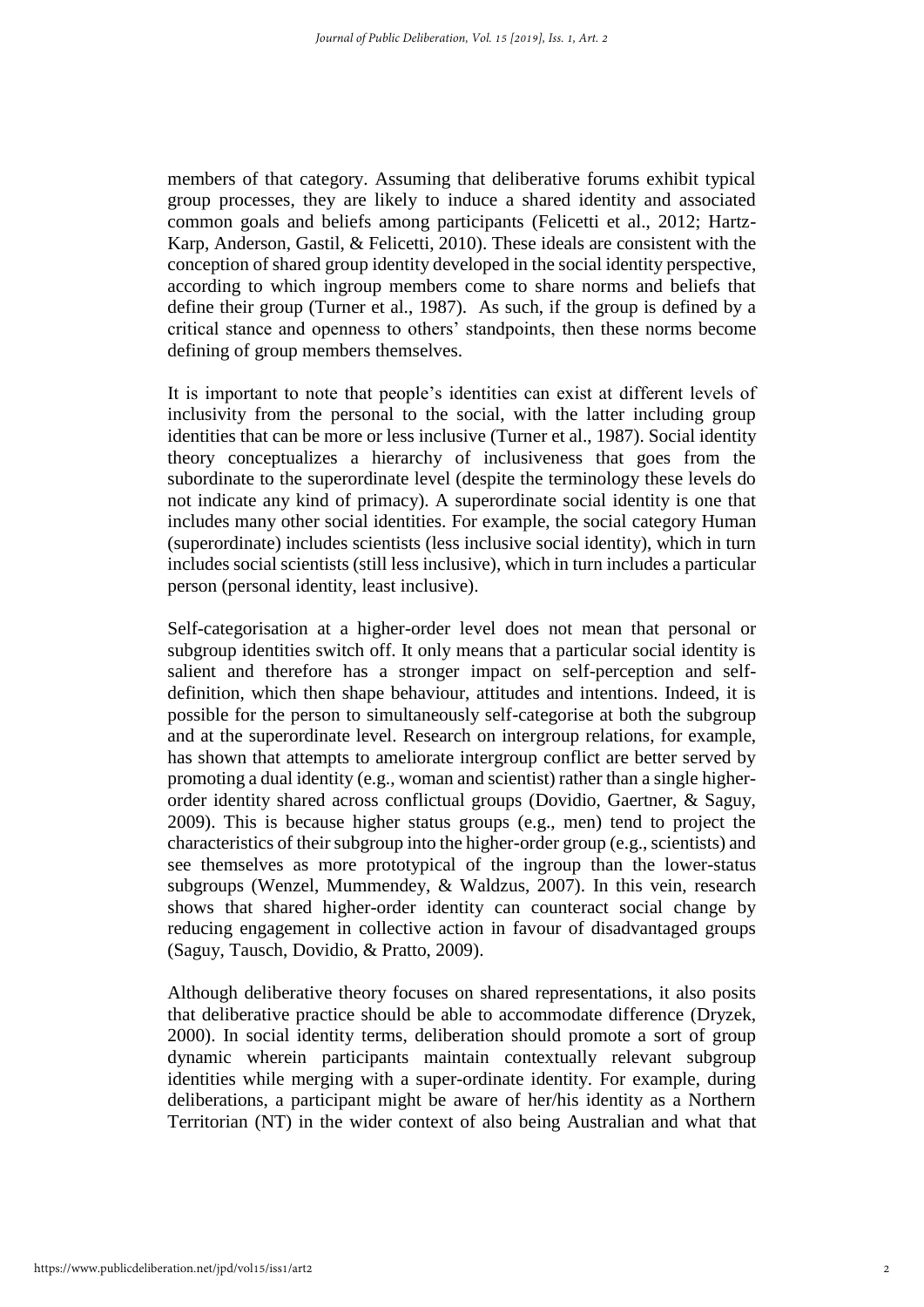means. The maintenance of a dual identity during group deliberation is likely to allow deliberators to be critical of the issues being discussed, at the same time as being able to converge with others such that goals that benefit the common good, rather than narrow self-interest, can be achieved. In keeping with the example above, the NT participant would be able to see issues that are important for Australians as a group and, at the same time, provide input using a NT lenses to impart a critical subgroup perspective. Such conditions are more likely to promote a dialogue oriented toward social change. In this investigation we will test these ideas and examine the content of understandings of democracy, whether they change as a result of deliberating about it and how such changes are related to social identification at different levels of inclusiveness.

#### **Research Overview**

These ideas are tested in the context of the Australia Citizen's Parliament (ACP), a large-scale deliberative undertaking that brought together 152 Australians from each federal electorate in Australia (Carson, Gastil, Hartz-Karp, & Lubensky, 2013). <sup>1</sup> Using deliberative minipublics of this type and the (ideally) open-ended nature of potential outcomes limits their use as field experiments. One of such limitation is that it prevents the researcher from hypothesising in advance the kind and direction of change, including the level of social identification. Thus, this investigation is more exploratory rather than probative.

Nevertheless, based on the design of the ACP, assumptions and empirical findings from deliberative forums, and experimental work on social identity, we anticipate that, as a result of deliberation, participants change their understandings of the topic of discussion which, in turn, are likely to change beliefs, attitudes and political stance. Because participants in the ACP take part, both as representatives of their electoral district as well as of the nation, we also expected identification, both at the subgroup (electorate) and at the higher-order (Australian) group level to be salient. We also expected group identification at both levels to be associated with understandings of democracy at the end of the deliberations. However, the direction and relationships between these variables are not hypothesised.

1

 $<sup>1</sup>$  In order for the sample to be representative of the whole Australia we aimed at having one</sup> participant from each of the 150 federal electorates. Initially, 9653 invitations were sent to citizens across electorates. From these 2762 Citizens registered their interest to participate in the ACP. The final 152 (2 extra due to oversampling) participants were drawn from this sample using stratified random sampling. This technique was used in order to obtain a representative sample in terms of gender, age, education and indigenous/non-indigenous citizens. This sampling resulted in 75 men and 77 women, the ages varied between 18 and 90 years. Of these, four participants identified as indigenous. Most participants were between 45 and 54 years old. Education ranged from compulsory education to post-graduation. Most participants had either TAFE (training and further education) or a bachelor's degree.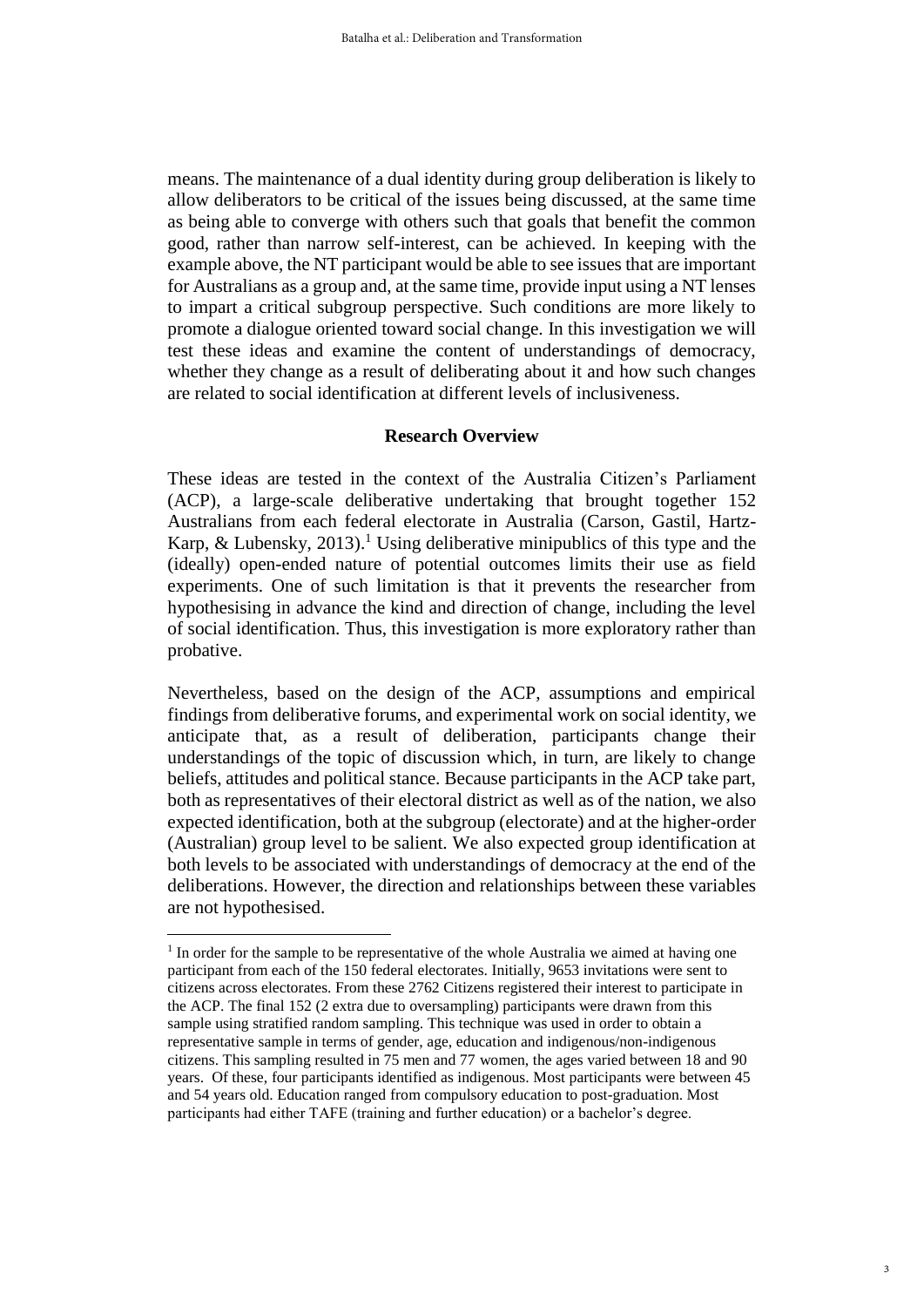To track change in understandings of democracy the study was conducted longitudinally covering four stages of data collection (see Figure 1). The participants deliberated on the question, "How can Australia's political system be strengthened to serve us better?"<sup>2</sup> The Citizen parliamentarians' (CPs) task was to discuss this issue and come up with consensually agreed recommendations to the Government. These recommendations were then delivered to the Prime Minister's Cabinet (see Dryzek et al., 2009 appendices 5 and 6 for procedural details).



*Figure 1.* Stages of data collection.

The final meeting of the ACP was held in Old Parliament House in Australia's capital city, Canberra. The four-day meeting was chaired by two prominent public figures, attended by Federal politicians and other key-speakers expert in the field of Australian politics. Deliberations were moderated by facilitators that made sure that deliberative norms were followed. The facilitators themselves were mainly professionally trained and were carefully briefed, in the lead up to the event, in respect to their roles (see Hartz-Karp & Carson, 2009; Newdemocracy, 2009). Prior to the beginning of deliberations proper the ground rules for discussion were presented. These were: *speak openly and honestly; listen carefully to what others have to say; treat everyone with respect; keep comments brief and to the point of the question; stay on task; and if you need to take a break, do so.* Previous findings from the ACP suggest that participants followed these general guidelines (Hartz-Karp et al., 2010).

## **Q Method**

We traced the discourses of democracy and analysed them through Q methodology. The Q method is both a qualitative and quantitative form of analysis and is normally deployed to study people's subjectivity (Brown, 1993; Dziopa & Ahern, 2011). It reduces a variety of points of view on a topic of interest into a manageable set of shared views through Q sorts. In this study it was used to extract narratives (i.e., understandings) about Australian

1

<sup>2</sup> This question was formulated as a result of six "World Café" events that were conducted prior to the start of the ACP project.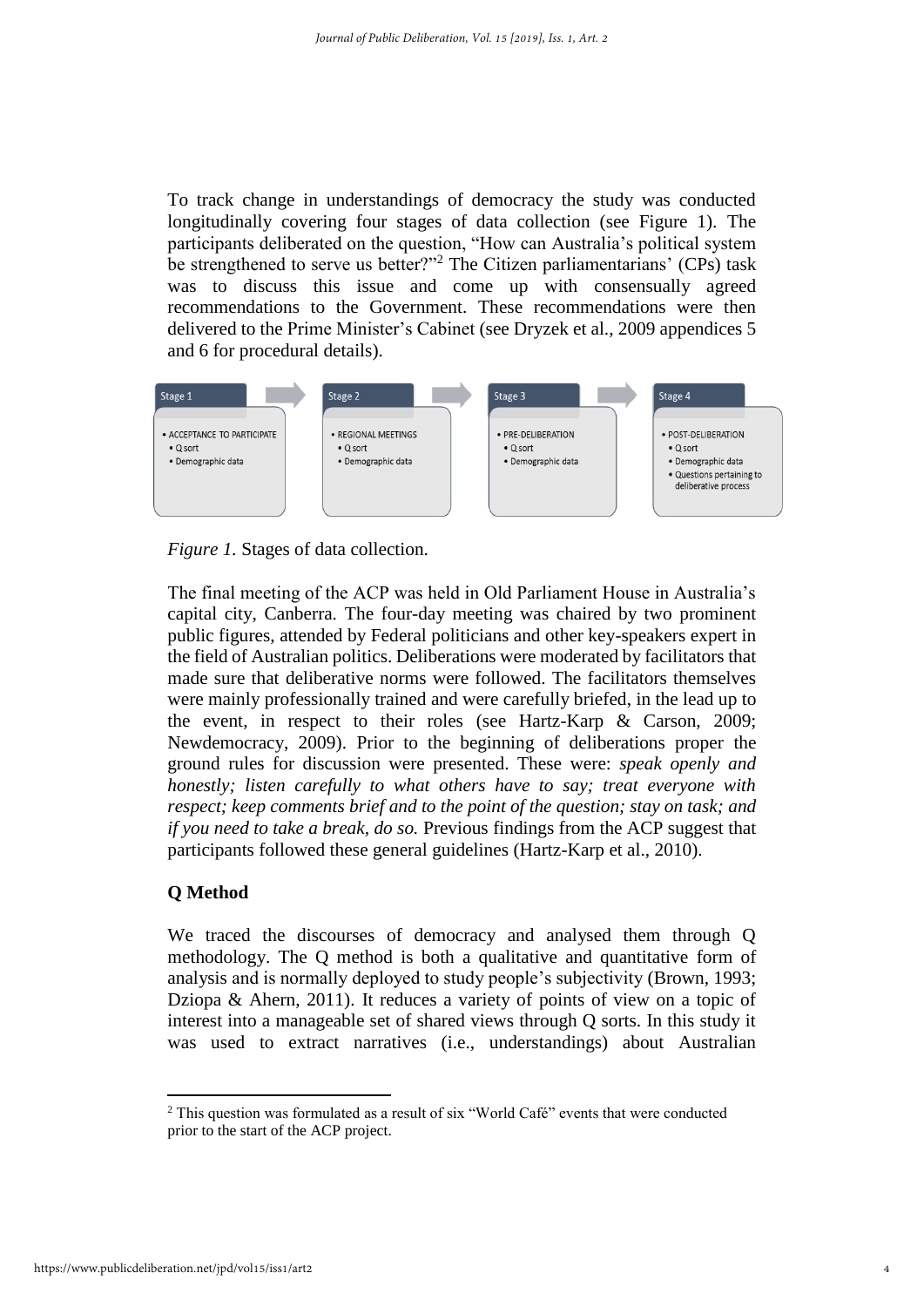democracy, which served as benchmarks for tracking the positions of participants during different stages of the deliberations.

The Q method serves to disclose shared points of view on a topic of interest, such as policy and planning issues (van Eeten, 2001; Ellis, Barry, & Robinson, 2007; Ockwell, 2008), democracy (Jeffares & Skelcher, 2011), or sustainability (Barry & Proops, 1999). Studies aimed at understanding the effect of deliberation often deploy the Q method (Cuppen, 2012; Pelletier, Kraak, McCullum, Uusitalo, & Rich, 1999; Raadgever, Mostert, & van de Giesen, 2012) as it allows for a rigorous evaluation of learning effects of deliberation (Cuppen, 2012). It begins by drawing a sample of statements that represent the issue or phenomenon under study. The participants sort these statements into a predefined grid resembling a normal curve and graded on a scale from -5 (*Most disagree*) to +5 (*Most agree*). This technique forces participants to prioritise and highlight the issues that are most important to them. The organisation of the statements in the grid represents personal points of view and permits a comparison with the point of view of others.

Q sorts are then correlated and analysed through inverted factor analysis in order to uncover similar statement organisation. This procedure groups similar Q sorts into clusters, or factors, by computing a weighted average Q sort for each factor. The factors represent ideal type positions around which all other Q sorts "organize." The individual loadings in a factor give an indication of the "distance" between a specific Q sort and the factor. A factor can also be seen as a hypothetical individual, whose beliefs perfectly match the factor in question. Factors are represented in the form of narratives drawn from the underlying statements. Q methodology is based on the idea that, if the factor analysis uncovers patterns in the organisation of statements, then there is a "logic" that accounts for these patterns (see Niemeyer, Ayirtman, & Hartz-Karp, 2013).

## **Method**

## **Establishing the "Deliberativeness" of the ACP Process**

To assess whether participants understood the process as deliberative, we used a direct measure (Black, Burkhalter, Gastil, & Stromer-Galley, 2010) in the form of a questionnaire administered after deliberations had ended. Following Burkhalter, Gastil, and Kelshaw's (2002) general conception of public deliberation we measured whether participants believed the ACP followed certain deliberative norms with the following questions: 1) *How often do you believe participants just stated positions without justifying them?;* 2) *How often do you believe participants truly expressed what was on their mind?;* 3) *How often do you feel that other participants treated you with respect?;* 4) *When*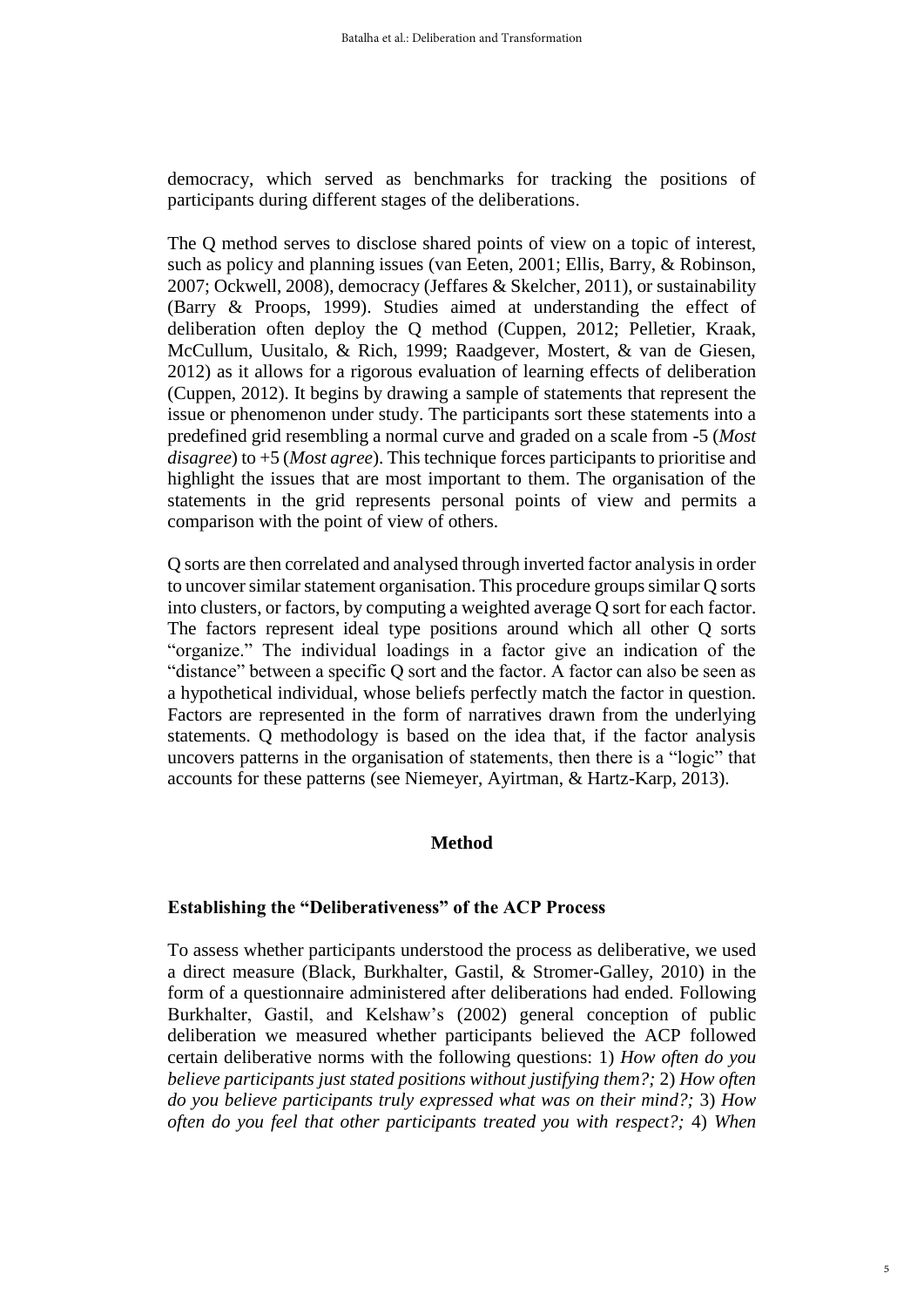*participants expressed views that were different from your own, how often did you consider what they had to say?* These questions were answered on a 5-point scale from 1 (*Never*) to 5 (*Almost always*).

#### **Benchmarking the Main Perspectives on Australian Democracy Using Q Methodology**

We employed Q methodology (Brown, 1980; Stephenson, 1935) to measure participants' understandings of and preferences for a particular type of political system. We gathered statements from actual dialogue using a wide range of sources—including old and new media, World Cafés conducted by the New Democracy Foundation in the lead up to the ACP, and a report from the 2020 Summit (a gathering run by the Australian government in 2008). We drew a sample of 48 statements from this larger pool to comprise a manageable number for use in the Q sort at the ACP. These items were selected to encompass the broadest possible range of potential orientations toward Australian politics. Some examples are: *We live in a great democracy; I don't want to be in a place where only a minority's viewpoint gets the right to say what's going to happen; The party system is the main obstruction to accountable politics.* The set also included statements originally used in a prior study of Australian discourses of democracy (see Dryzek, 1994).

The Q sorts were obtained by asking participants, at each stage, to order the 48 statements into a set of eleven categories along a scale from -5 (*Most disagree*) to +5 (*Most agree*). In doing so, they assigned a score to each statement with the requirement that their ratings approximate a normal distribution (i.e., fewer statements can be placed in the extreme categories). Forty-eight individuals provided Q sorts at all four stages of the research, and it is these individuals that we examined in this study. To analyse how people understand the political system, we computed an inverted factor analysis. That is, we correlated the Q sorts provided by participants, as opposed to variables, using factor extraction (in this case Principal Components) to find the array of responses to statements (factor) that account for the highest possible variance among the Q sorts, and so on for the residual variation for the remaining factors. A subset of four of the resulting factors with the highest loadings were then transformed using varimax rotation to produce orthogonal positions that collectively accounted for most of the perspectives of participants (for a complete description of Q method see Brown, 1980).

Here the focus was on individual changes throughout the four stages of the deliberative process. Converging all the data from the four stages and disclosing the overarching structure allows the examination of how individuals changed their perspective in each of the four points in time.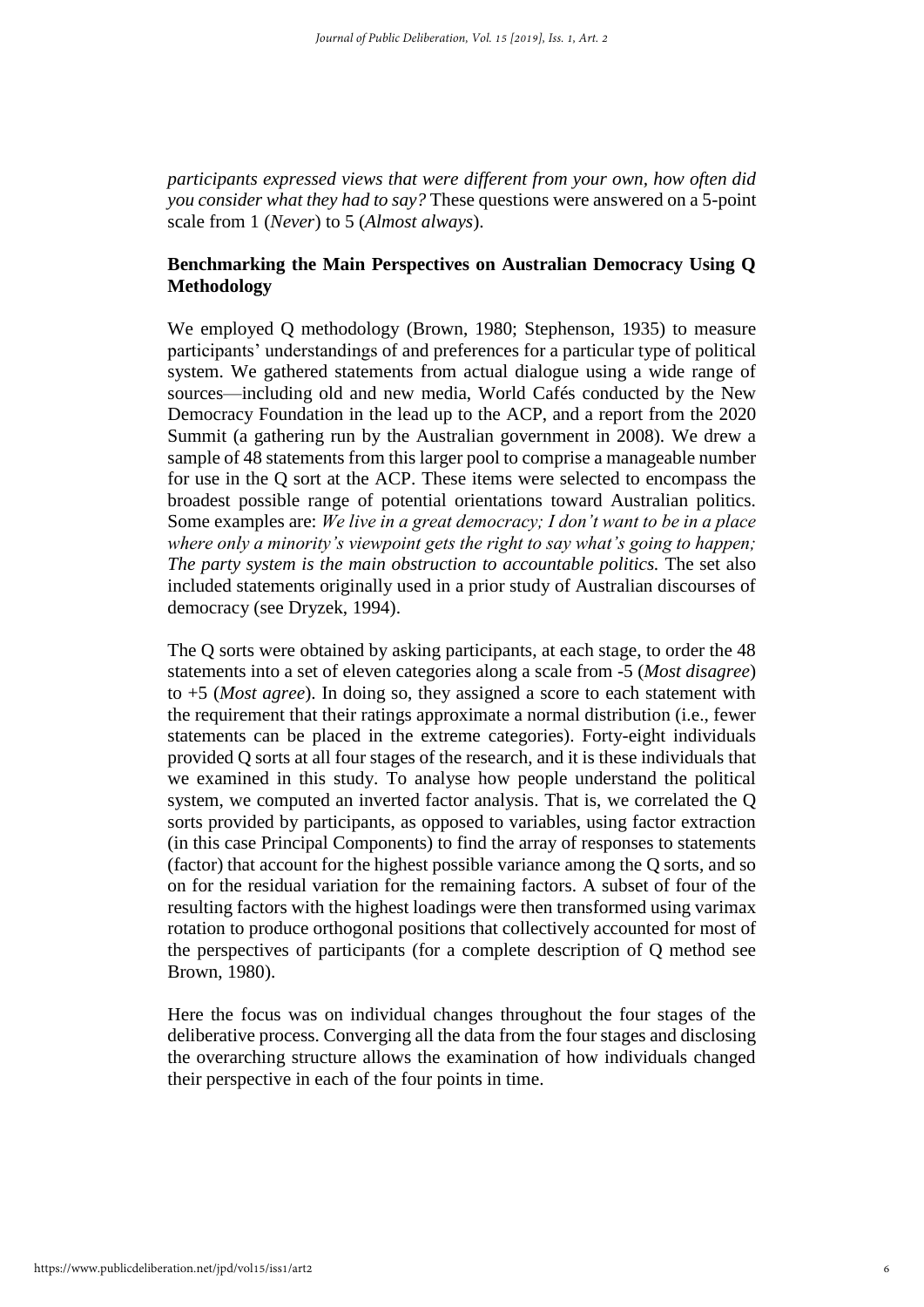### **Subgroup and Superordinate Identity**

The ACP was a national representative assembly. As such, it mirrored the national parliament, which is comprised of members from the various electoral districts in Australia. Among other things, the role of these members is to represent the interests of the nation as well as of their electorate. This means that, as members of parliament, they are expected to navigate two social identities simultaneously—national and regional—and where the latter is included in the former. We therefore expected the same from the members of the ACP. Consequently, we regarded the ACP as a higher-order category that included the electoral subgroups.

Consistent with this reasoning, we measured subgroup identity in the form of identification with the ACP member's own home electorate. To do this we employed a single question: "To what extent did you represent the particular interests of your electorate?" The answer was provided on a five-point Likerttype of scale from 1 (*Never*) to 5 (*Almost always).* This measure was taken at the end of the deliberations.

Identification with the ACP (superordinate level) was measured with the question: "I see myself as an important part of the Citizens Parliament being held here in Canberra." This question was taken at the beginning of the deliberative process and similarly measured on a five-point Likert type of scale from 1 (*Strongly disagree*) to 5 (*Strongly agree).*

#### **Results**

#### **Was the Event Deliberative?**

To make sure that the normative framework for deliberation had been followed, we first checked whether participants perceived deliberative norms in operation. The means in Table 1 indicate that participants in general perceived that the discussions followed basic deliberative norms, with each average score well above the midpoint.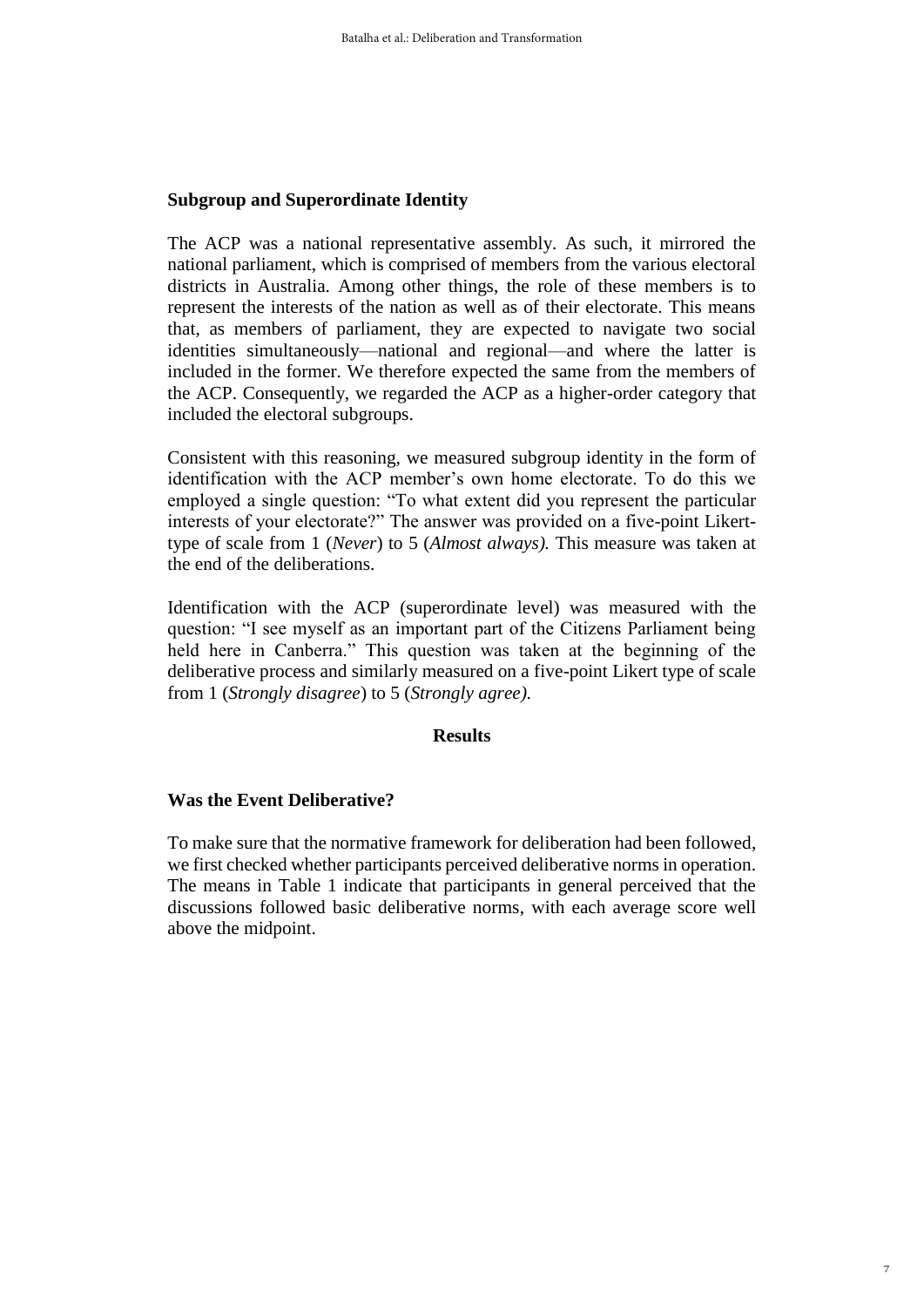| ante |  |
|------|--|
|------|--|

*Participants Perception of the Deliberative Norms (SDs within Parenthesis) Measured on a 1-5 Likert-Type Scale.*

| Deliberative norm                                    | M(SD)      |
|------------------------------------------------------|------------|
| 1. How often do you believe participants just stated | 2.21(.86)  |
| positions without justifying them?                   |            |
| 2. How often do you believe participants expressed   | 4.13(0.90) |
| what was on their mind?                              |            |
| 3. How often do you feel that other participants     | 4.77(.61)  |
| treated you with respect?                            |            |
| 4. When participants expressed views that were       | 4.40(0.79) |
| different from your own, how often did you           |            |
| consider what they had to say?                       |            |

By way of comparison, a previous study juxtaposed these same data with equivalent measures taken regarding the Online Parliament that preceded the ACP (Gastil & Wilkerson, 2013). The ratings for both events were high, but the face-to-face ACP rated somewhat higher on both the rigor of its issue analysis and the democratic quality of the relations among its members. A separate analysis used independent coders to look at the transcripts of the ACP, and these ratings also gave favourable ratings on both dimensions—with the highest ratings coming for the social process—turn taking, listening, and respect (Gastil, 2013). Both these self-report survey ratings and transcript analyses are comparable to those obtained for an institutionally authorized minipublic in the Western United States—the Oregon Citizens' Initiative Review (Knobloch, Gastil, Reedy, & Cramer Walsh, 2013).

Finally, a study of the ACP transcripts found that equality of speaking rates among participants was high relative to comparison groups and comparable to another signal deliberative event, the 1996 National Issues Convention held in the United States (Bonito, Meyers, Gastil, & Ervin, 2013) Using a measure that assesses the variation in speaking rates within the breakout discussion tables at the ACP, the vast majority of table discussions rated as having "moderate equality" or higher. Another analysis of ACP speaking rates broken down by day showed quieter participants tending to speak up more by the fourth day, with many of those initially more vocal stepping back (Bonito, Gastil, Ervin, & Meyers, 2014).

#### **What Understandings of Democracy Emerged?**

To extract the narratives (understandings) of the Australian democratic system we conducted inverted factor analysis. Four factors emerged that contain the main narratives. These are named *Narrative A, Narrative B, Narrative C*, and *Narrative D*.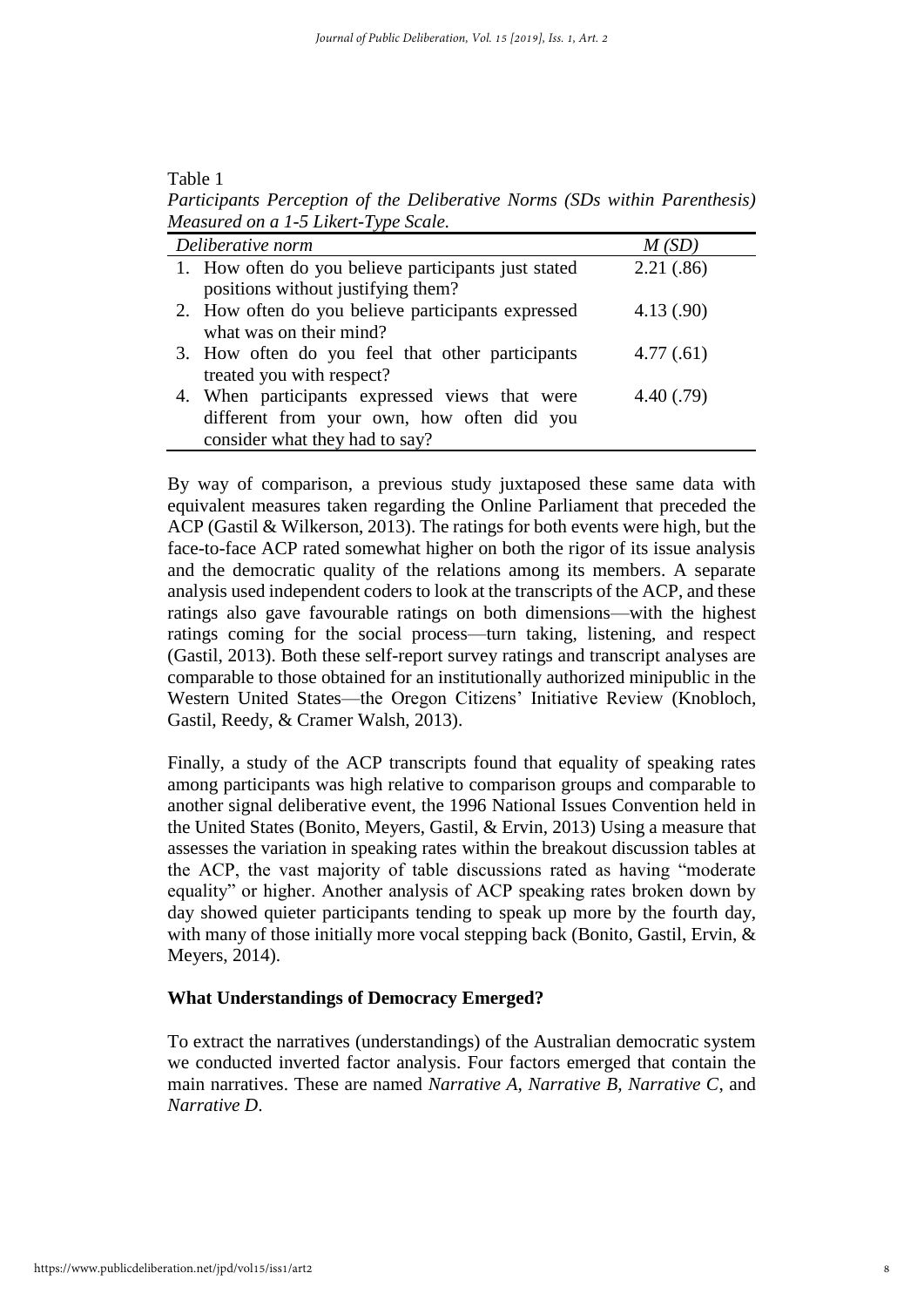### *Narrative A: Liberal Democratic Contentment*

Our democracy, although not perfect, is meaningful and works well, as governments do share power with citizens. We have a well-functioning party system, in keeping with the disagreement that is a necessary part of democracy. So, there is no need to be cynical about politics. The only slight problem is that money is too influential. Our system is able to change in the face of any problems that do arise. Citizens have a responsibility to pay attention and vote, and should be able to exercise influence.

#### *Narrative B: Moralistic Leadership*

While our system works reasonably well, we deserve better government than what we currently have. While we are all equal when we vote, money is too influential in politics. The key to better government is leadership that puts into practice moral principles such as those found in the bible. A robust democracy would feature decency, active citizenship, debate across different views, all motivated *by what individuals think is in the public interest, not their private interests.*

#### *Narrative C: Anxious Majoritarianism.*

While we live in a democracy, it is distorted by the influence of the rich, corporations, vested interests, and the power of various minorities who have too big a say. There is no reason for the interests of minorities and women to be promoted. Informed voting is really important: this is where the majority can express itself, and there is no need for citizens to be active beyond voting.

## *Narrative D: Discontented Participationists*

Our political system is remote, closed, and inflexible. We are not well served by a conflictual party system that serves itself rather than the voters, where corporate lobbyists and vested interests have too much say. Politicians don't listen at all between elections. We deserve much better government than what we have. It would be great if we could vote on specific issues, not just on party platforms. Politics should involve much more in the way of citizen participation so that legitimate disagreements can be discussed, and policies can be influenced.

#### **Longitudinal Changes in Understandings of Democracy**

To track changes in understandings of democracy across the four stages we first analysed the average loadings for each factor to determine patterns among them. As displayed in Figure 2, all factors had relatively low mean loadings at stage one (*r*s between .17 and .24) with participants loading similarly on Narratives

9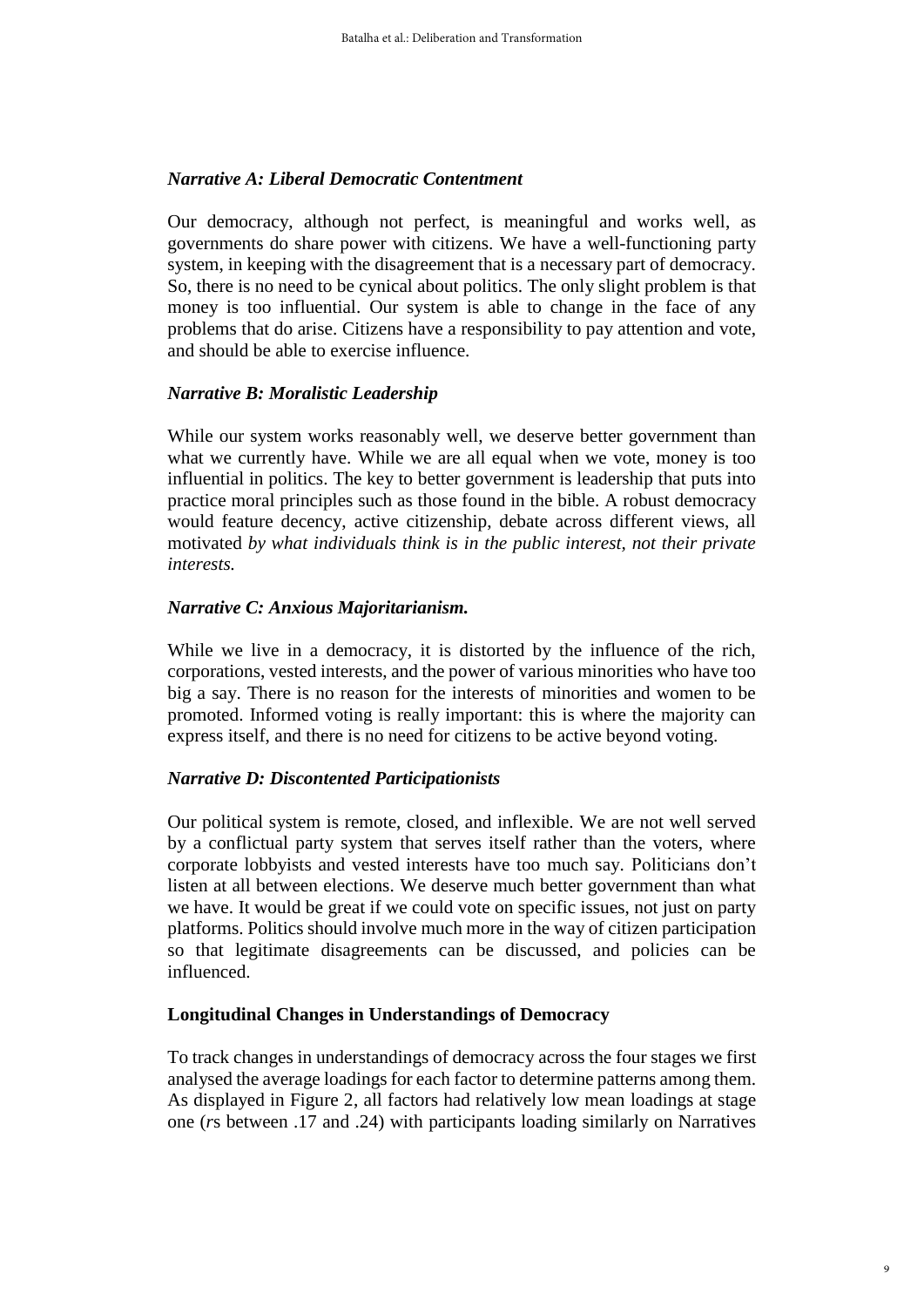A and D. This pattern changed however markedly from stage one to stage four, with narrative A emerging as the strongest at stages two and three and culminating at stage four. Because factor loadings for all narratives, except for Narrative A, across time were lower than the conventional cut-off point of .4, the following analyses focus on Narrative A only.



*Figure 2.* Average factor loadings for understandings of democracy across the four stages.

We conducted repeated measures ANOVA<sup>3</sup> to analyse changes in Narrative A. Pairwise comparisons with Bonferroni adjustment showed a significant difference in factor loadings between stage one and stages two (*p =* .01) and four  $(p = .001)$ . Significant differences were also found between stages two and four  $(p = .001)$  and stages three and four  $(p = .001)$ . The means displayed in Figure 2 show that there was a significant increase in factor loadings from stage one to stage two. No changes occurred from stage two to three, but loadings increased again significantly from stage three to four. In other words, there was a significant change in understandings of democracy from pre- to postdeliberation suggesting that deliberation had an effect on participants' understandings of "a strong democratic system."

<u>.</u>

<sup>&</sup>lt;sup>3</sup> Mauchly's tests showed that the assumption of sphericity was not violated,  $\chi^2(5) = 4.18$ ,  $p =$ .52. The multivariate test using Wilks' statistic showed a significant difference in factor loadings across stages,  $λ = .35$ ,  $F(3, 45) = 27.59$ ,  $p = .001$ ,  $p7^2 = .65$ . This result was further supported by within-subjects tests using Greenhouse-Geisser correction,  $F(2.83, 133.12)$  = 35.09,  $p = .001$ ,  $p^2 = .43$ .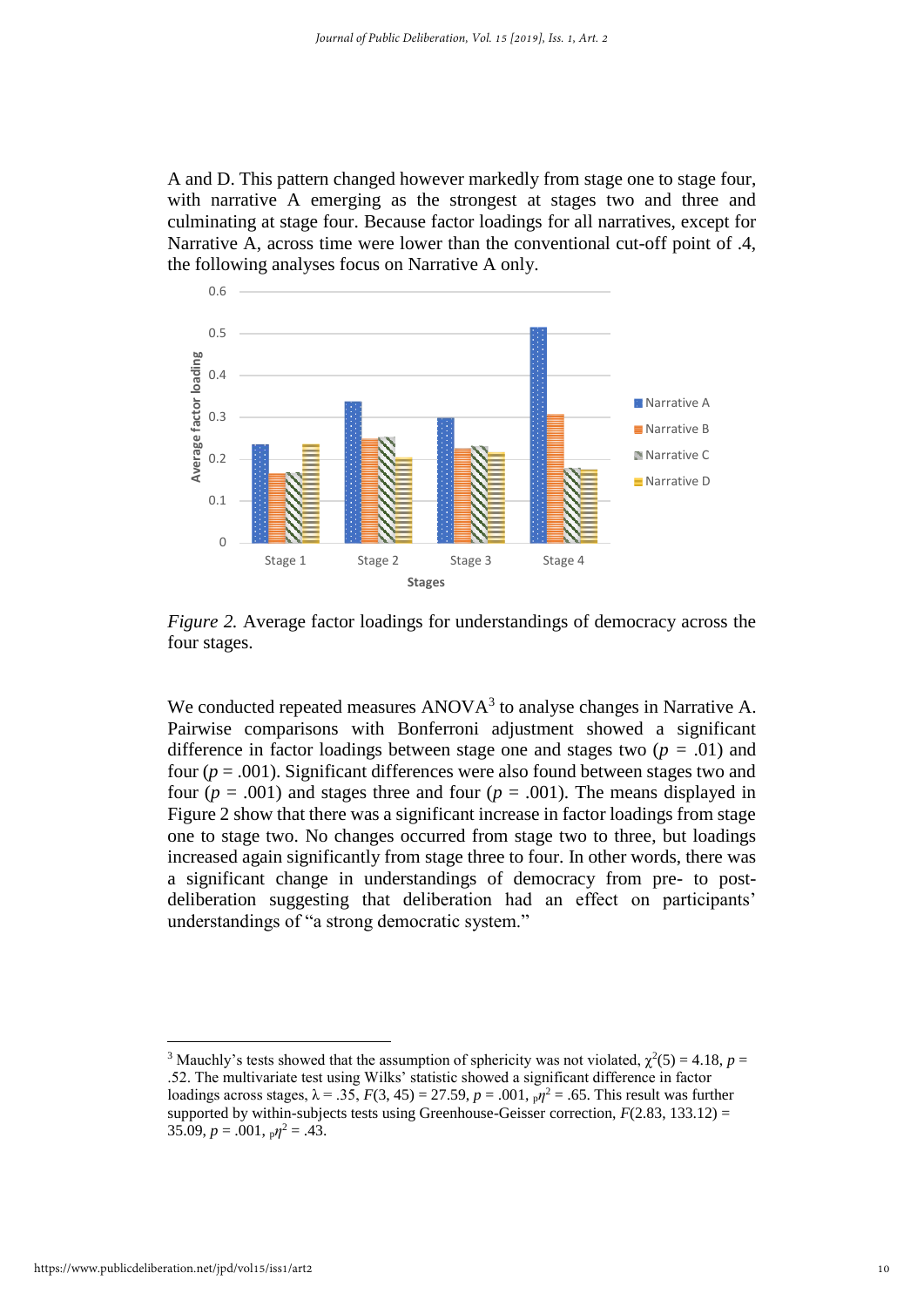#### **The Relationship between Understandings of Democracy and Social Identification**

To examine the relationship between subgroup and higher-order group identification with loadings on Narrative A at the end of the deliberations we conducted a hierarchical regression analysis. We also entered participants' loadings on this narrative at stage one to control for its effect on loadings at stage four. The mean for identification with the ACP was,  $M = 4.05$  ( $SD = .75$ ), well above the midpoint, and identification with the electorate subgroup was, *M*   $= 2.50$  (*SD*  $= 1.2$ ), right at the midpoint. These means indicate that participants identified more with the ACP than with their own electorate, suggesting that the higher-order identity was more salient than the subgroup identity. Moreover, the two group identifications were not significantly correlated with each other,  $r(86) = -.09$ ,  $p = .44$ , suggesting independence from one another.

#### Table 2

*Statistics Yielded from Hierarchical Regression Analysis Predicting Loadings on Narrative A at Stage Four.*

| zero-    | $R^2$ | F        | $\boldsymbol{B}$ | SEB | β           | $\Delta R^2$ |
|----------|-------|----------|------------------|-----|-------------|--------------|
| order r  |       | (df)     |                  |     |             |              |
|          | .06   | 1.56     |                  |     |             | .06          |
| .25      |       | (1, 25)  |                  |     | .25         |              |
|          | .26   | $4.12**$ |                  |     |             | $.20*$       |
| $-.51**$ |       | (2, 25)  | .06              | .02 | $.49**$     |              |
|          | .39   | $4.60*$  |                  |     |             | $.12*$       |
| $.41***$ |       | (3, 25)  | .06              | .03 | $.35*$      |              |
|          |       |          |                  |     | $.18$ $.15$ |              |

\**p* < .05, \*\**p* < .01

We entered loadings on Narrative A-stage-one at step one, identification with own electorate (subgroup) at step two, and identification with the ACP (higherorder group) at step three. The results displayed in Table 2 show that both subgroup and higher-order identification predicted loadings on Narrative A, with higher-order identification adding variance over and above identification with the subgroup. Participants' position on Narrative A-stage-one did not contribute significantly to explaining their position on this narrative at stage four. The *F*-values show that preferences for Narrative A at the end of the deliberations are best explained by a model that includes subgroup and higherorder group identification. The zero-order correlations show that the more participants identified with the high-order group the more they loaded on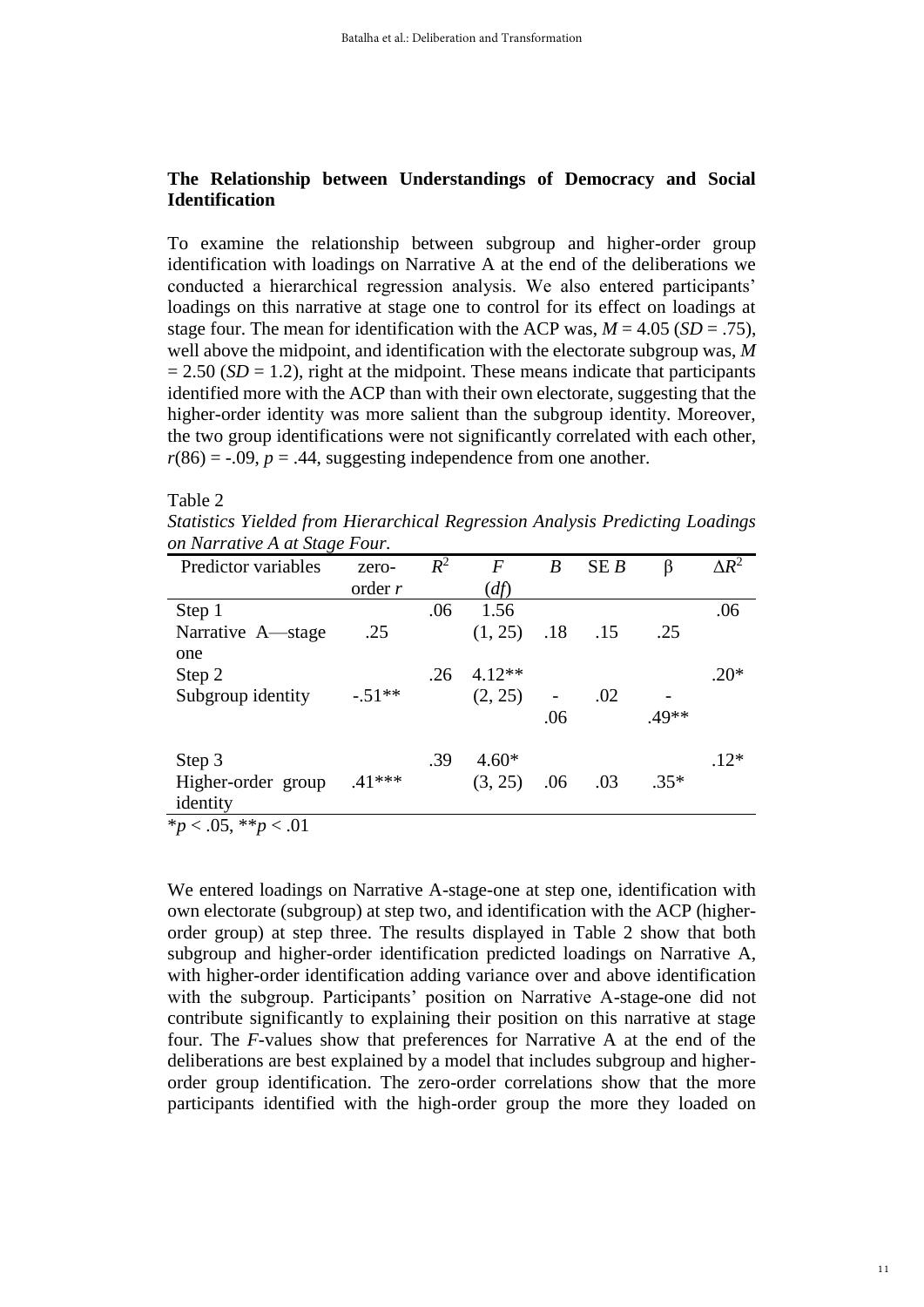Narrative A, whereas the more participants identified with the subgroup the less they tended to load on this narrative.

#### **Discussion**

Drawing on research on dual identity (Dovidio et al., 2009; Saguy et al., 2007; Wenzel et al., 2009) this study examined how understandings of democracy change as a result of deliberation and how they are affected by identification with groups that are more or less inclusive. We found that participants tended to prefer a narrative of *Liberal Democratic Contentment* at all stages and this preference was particularly strong at the end of the deliberative process. We also found that this inclination was negatively associated with subgroup identification (electorate) but positively associated with higher-order group identification (nation).

It should be noted that all narratives contained a critical element of the system. However, Narrative A was the least critical of the four and the one that increased in loading, whereas the others remained relatively unchanged. Moreover, narratives A and D (Discontented Participationists) can be seen as opposites in terms of contentment versus discontentment. These two also had relatively similar loadings at the beginning of the ACP. From a perspective of group polarisation one could have expected both of them to have increased. That is, if positions were relatively polarised from the beginning, group discussions could have led to further polarisation. However, only Narrative A increased. This speaks against the idea that deliberation leads to group polarisation (Sunstein, 2000, 2002) and that the deliberative norms in place are likely to prevent such dynamics from gaining ground.

It could arguably be said that the increase in contentment is a form of groupthink; that participants converged towards agreement about the democratic system. We argue that this is not the case because, although Narrative A got the highest loadings, these loadings were mid-range. In addition, preferences were distributed across all the narratives. This suggests that there was a diversity of preferences. More importantly, it speaks in favour of the idea that deliberation worked as expected as participants seem to have reached a greater understanding of the system that is both accepting and critical. In these days of populist politics and extreme beliefs that serve to undermine democracy, the current findings suggest that deliberative forums may help to counteract the populist tide.

We also argue that the greater level of satisfaction, rather than indicating groupthink, suggests that true deliberation took place, and that the preference for narrative A indicated *critical* contentment rather than mere contentment. We argue that being part of the ACP provided participants with a unique experience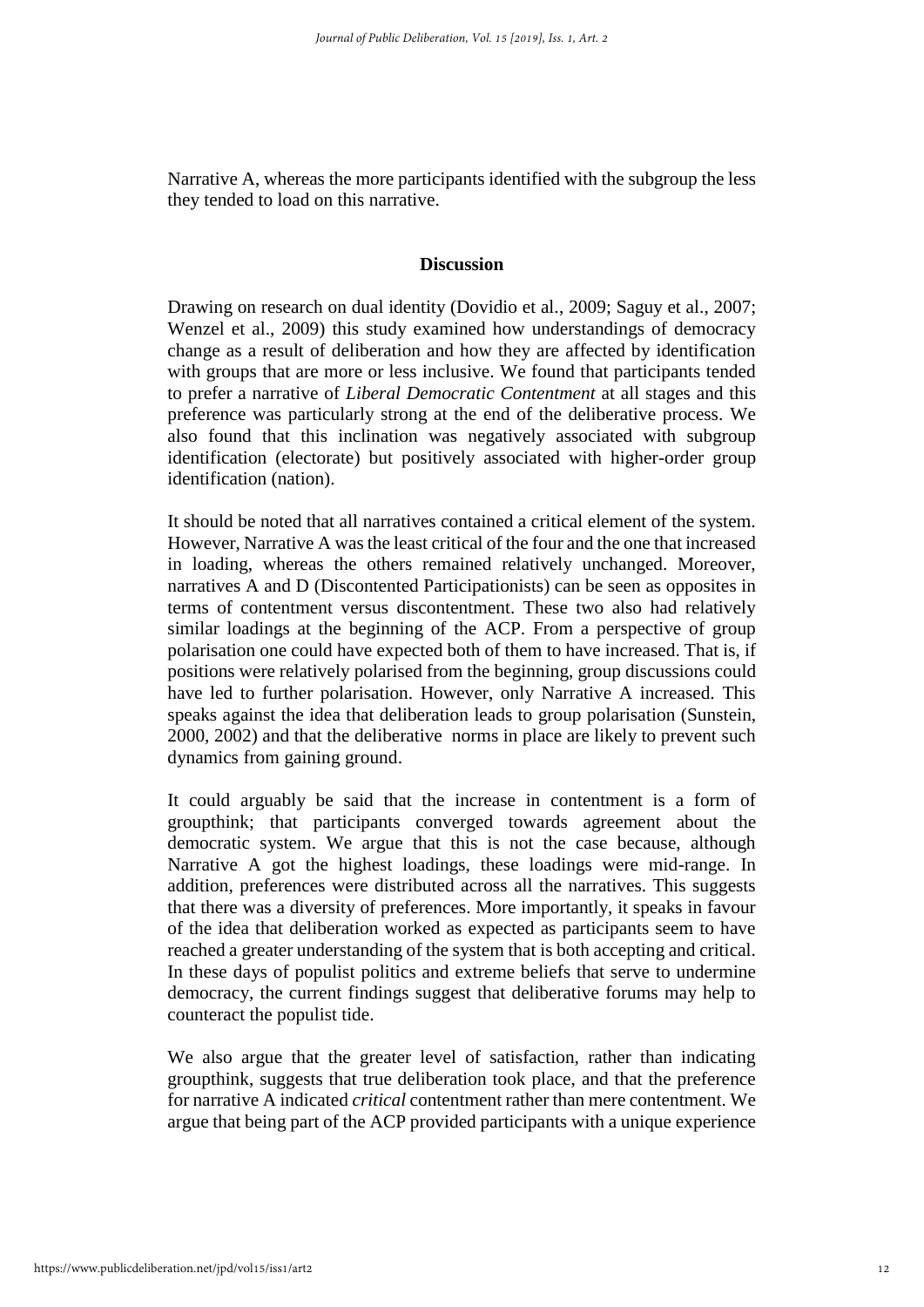of democracy at work. The hallmarks of the forum such as the location in which it was held (i.e., Old Parliament House), the high profile of the speakers (i.e., chaired and attended by high-level public and political figures) and, not the least, the awareness that the final recommendations would be delivered to the Prime Minister, have certainly contributed to the belief that democracy can work.

These features are also likely to have enhanced identification with the ACP and to have made this identity more salient (Turner et al., 1987) which, consequently, explains why this identification was higher (as shown by means above the midpoint) and, therefore, more psychologically active, compared to subgroup identification. However, the data also indicate that subgroup identity was not switched off (mean at the midpoint). In fact, the simultaneous (although unequal) operation of both identities may be the mechanism that prevents some of the pitfalls of group dynamics (i.e., group polarisation, groupthink). These are ideas that need testing in future research. In addition, there are many other subgroup identities that can be relevant in deliberative contexts (e.g., gender, ethnicity, sexual orientation, etc.) and that are worth taking into account to examine how the interplay of superordinate/subgroup identities affects deliberative outcomes. Here it is important to note that, in any deliberative context, the subgroup identities investigated need to be relevant to the issue under discussion.

Further to the interplay between levels of identity, it is interesting to note that whereas higher-order identification was positively associated with Narrative A, subgroup identification was negatively associated with this position. This suggests that strong identification with the ACP was associated with stronger contentment with the system whereas stronger identification with one's regional base was associated with less contentment with the system. A possible explanation for this asymmetry could be that participants, who strongly identified with their region, felt more disconnected from Federal politics and therefore less satisfied with the system. To our knowledge, there is no available data from Australia analysing the association between satisfaction with the democratic system and identity. However, analyses (unpublished) of data from the European Social Survey Round 8 (ESS, 2016) show that the correlation (*r =* .26) between attachment to Europe (more inclusive identity) and satisfaction with the way democracy works in country is significantly higher  $(p < .001)$  than the correlation  $(r = .18)$  between the latter variable and attachment to country (less inclusive identity). These data provide an indirect indication of the adequacy of our reasoning.

Another important factor that we suspect also led to satisfaction with the system, is the deliberative question itself: *"*How can we *strengthen* the Australian democratic system to serve us better?" There is a positive charge in this formulation that implies that the system already is good. Participants may have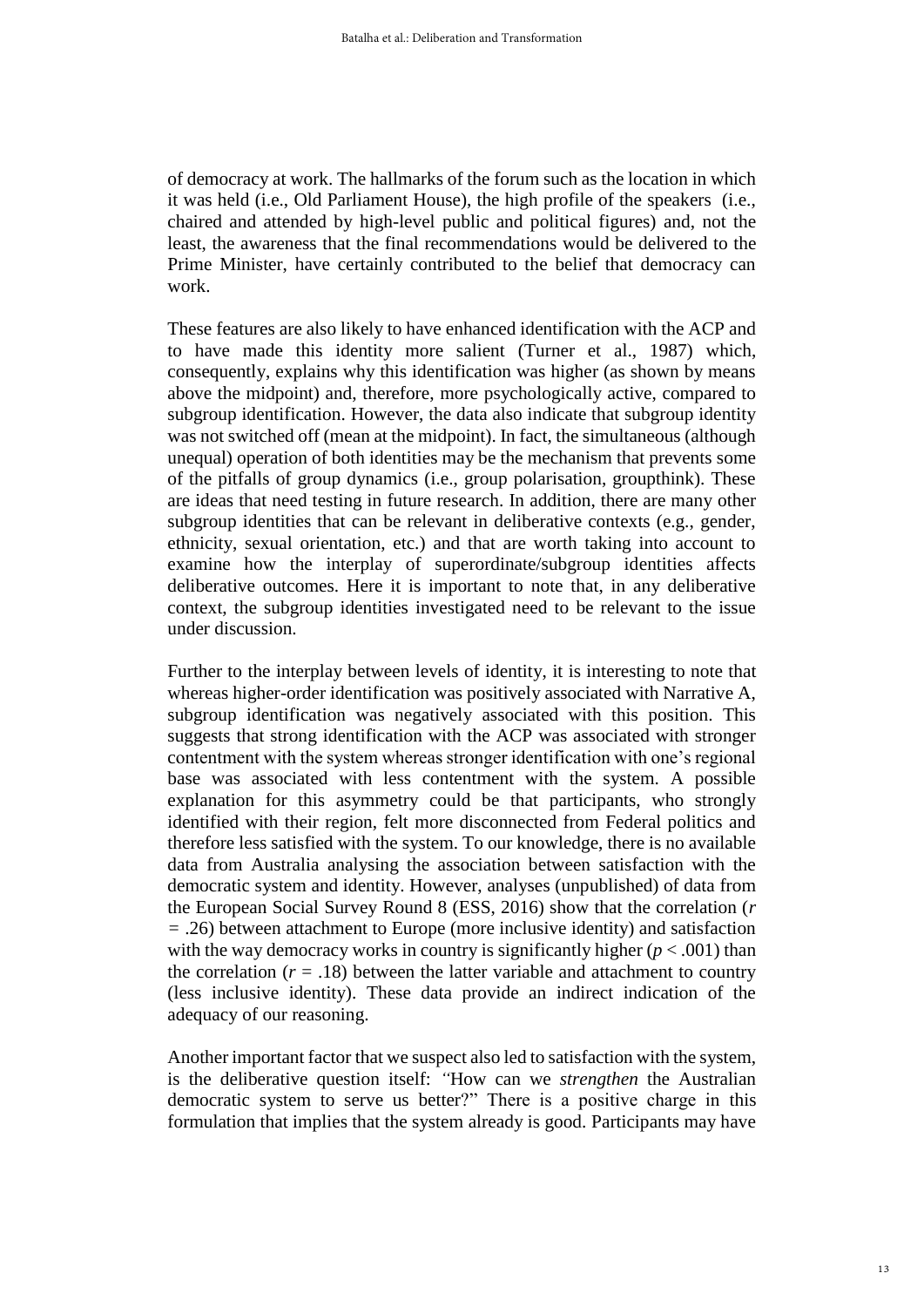reasoned that if the system is good why should we change it? Thus, all these factors together are likely to have led participants to develop a strong identification with the extant democratic system and prevented them from maintaining a stronger subgroup identity.

In important ways these findings advance theory and practice of deliberative democracy. First it informs deliberative theory by demonstrating that social identities at different levels of inclusivity are an important component of the deliberative process and can shape its outcomes. Specifically, allowing for both individual as well as social identity to be salient in the deliberative process is likely to prevent problematic group dynamics such as groupthink or group polarisation. As such, the psychological implications of group dynamics and how they interfere with/contribute to public reasoning need to be taken into account in the design of any deliberative forum. This insight further substantiates critical positions (e.g., Chambers, 2009; Dryzek, 2010) of deliberation as a rational form of discussion. Second, our results suggest that taking explicit account of the various levels at which participants identify with specific groups and the identities that may be particularly relevant for the issue at hand, inform the design of deliberative forums and offer a promising avenue to further advance knowledge and understanding of the dynamics at work in these settings. This is pertinent because group identification affects group dynamics regardless of whether it is accounted for in analyses. Failure to incorporate the measurement of social identity in the design of a deliberative event means that a great portion of the outcomes will go unexplained. Moreover, by incorporating identity as a variable, it enables the researcher to examine when and what evokes social versus personal identity.

A potential limitation of our study involves reliance on a small sample with results that can arguably be interpreted in different ways and prevent us from drawing more robust conclusions. Another limitation is the use of a single-item measure of identification, although there is evidence that reliable results are possible with as little as a single, overarching item to measure this construct (Postmes, Haslam, & Jans, 2012). Notwithstanding, in order to draw more conclusive statements about the role of social identification in deliberative processes further research into this domain with well-developed and validated measures is desirable.

Limitations aside, we believe that this investigation provides some lessons to be learned with regards to the design of deliberative events and the achievement of salient dual identity. In line with empirical work derived from the social identity perspective (Dovidio et al., 2009), dual identity allows for the presence of a critical stance that may emerge from the subgroup identity (particularly if this group is of a relative lower status) and at the same time the endorsement of a more inclusive group membership that contains goals that are common across subgroups. Deliberative forums need to be designed and implemented carefully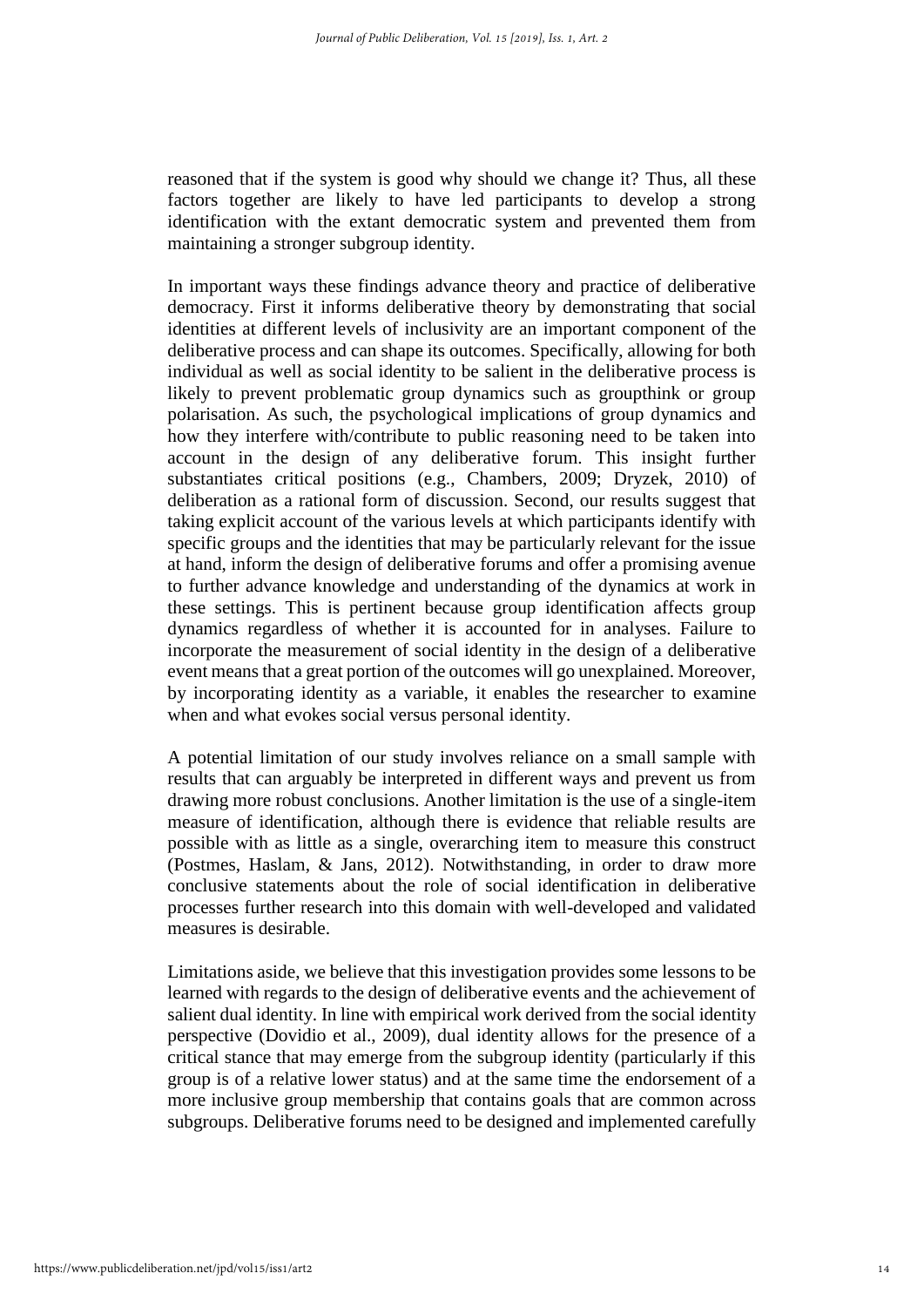to discourage over-identification with the deliberative group, promote dual, or multiple, identifications to engender a more critical position, in line with the deliberative endeavour. A potential avenue is to incorporate, in a mindful manner, social identity issues in the deliberative ground rules so as to capitalise on its potential and minimise the pitfalls.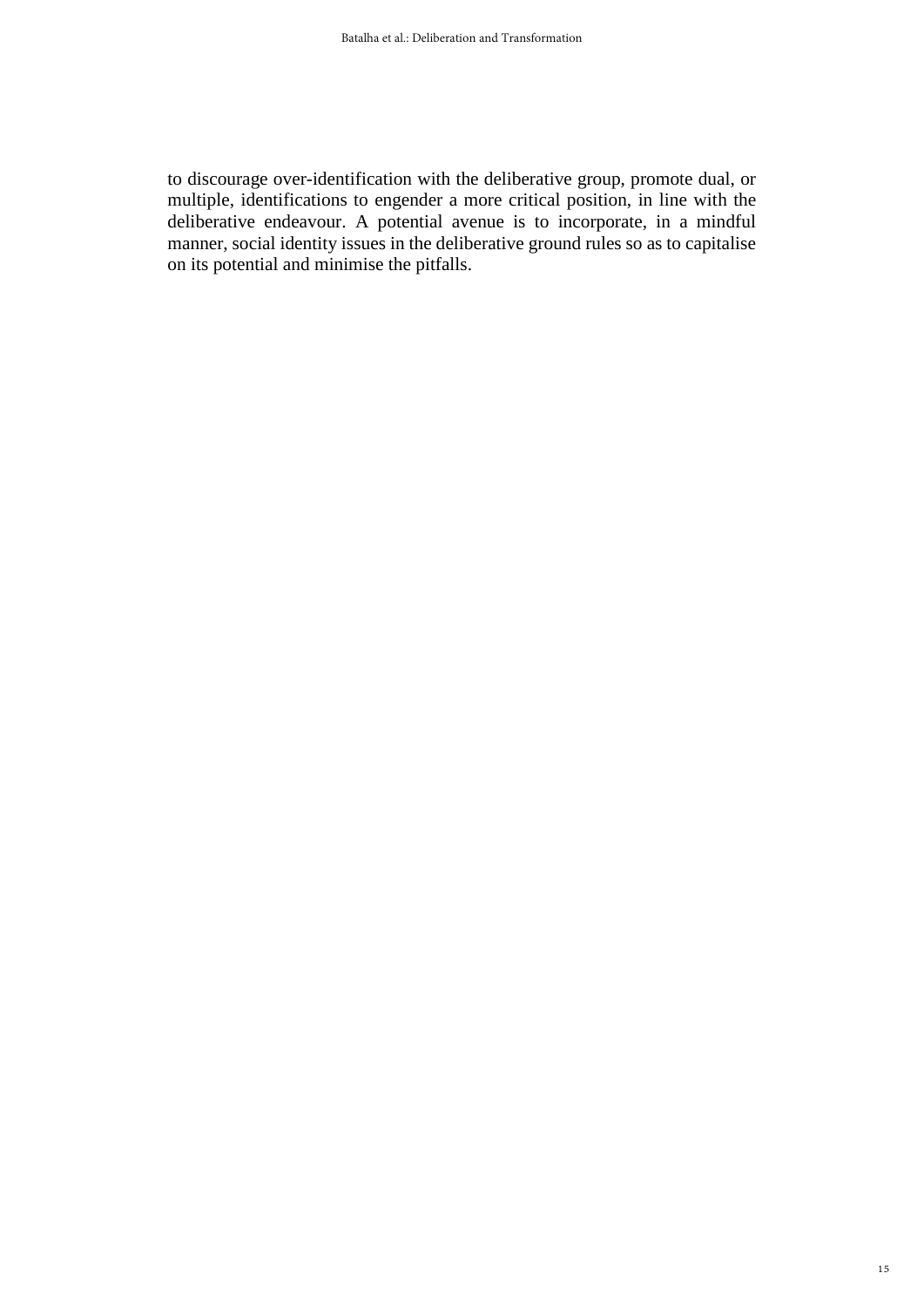#### **References**

Barry, J., & Proops, J. (1999). Seeking sustainability discourses with Q methodology. *Ecological Economics, 28*(3), 337–346.

doi:10.1016/S0921-8009(98)00053-6

- Black, L. W., Burkhalter, S., Gastil, J., & Stromer-Galley, J. (2010). Methods for analyzing and measuring group deliberation. In E. P. Bucy & R. L. Holbert (Eds.), *Sourcebook of political communication research: Methods, measures and analytical techniques* (pp. 323-335). New York, NY: Routledge.
- Bonito, J. A., Gastil, J., Ervin, J. N., & Meyers, R. A. (2014). At the convergence of input and process models of group discussion: A comparison of participation rates across time, persons, and groups. *Communication Monographs, 81*, 179-207.

doi:10.1080/03637751.2014.883081

- Bonito, J. A., Meyers, R. A., Gastil, J., & Ervin, J. N. (2013). Sit down and speak up: Stability and change in group participation. In L. Carson, J. Gastil, J. Hartz-Karp, & R. Lubensky (Eds.), *The Australian Citizens' Parliament and the future of deliberative democracy* (pp. 120–130). University Park, PA: Pennsylvania State University Press.
- Brown, S. R. (1980). *Political subjectivity: Applications of Q methodology in political science*. New Haven, CT: Yale University Press.
- Brown, S. R. (1993). A primer on Q methodology. *Operant Subjectivity, 16*(3/4), 91–138.
- Burkhalter, S., Gastil, J., & Kelshaw, T. (2002). A conceptual definition and theoretical model of public deliberation in small face-to-face groups. *Communication Theory, 12*(4), 398-422.

doi:10.1111/j.1468-2885.2002.tb00276.x

- Carson, L., Gastil, J., Hartz-Karp, J., & Lubensky, R. (2013). *The Australian Citizens' Parliament and the future of deliberative democracy*. University Park, PA: Pennsylvania State University Press.
- Chambers, S. (2009). Rhetoric and the public sphere: Has deliberative democracy abandoned mass democracy? *Political Theory, 20*(3), 323- 350. doi:10.1177/0090591709332336
- Cuppen, E. (2012). A quasi-experimental evaluation of learning in a stakeholder dialogue on bio-energy. *Research Policy, 41*, 624-637. doi:10.1016/j.respol.2011.12.006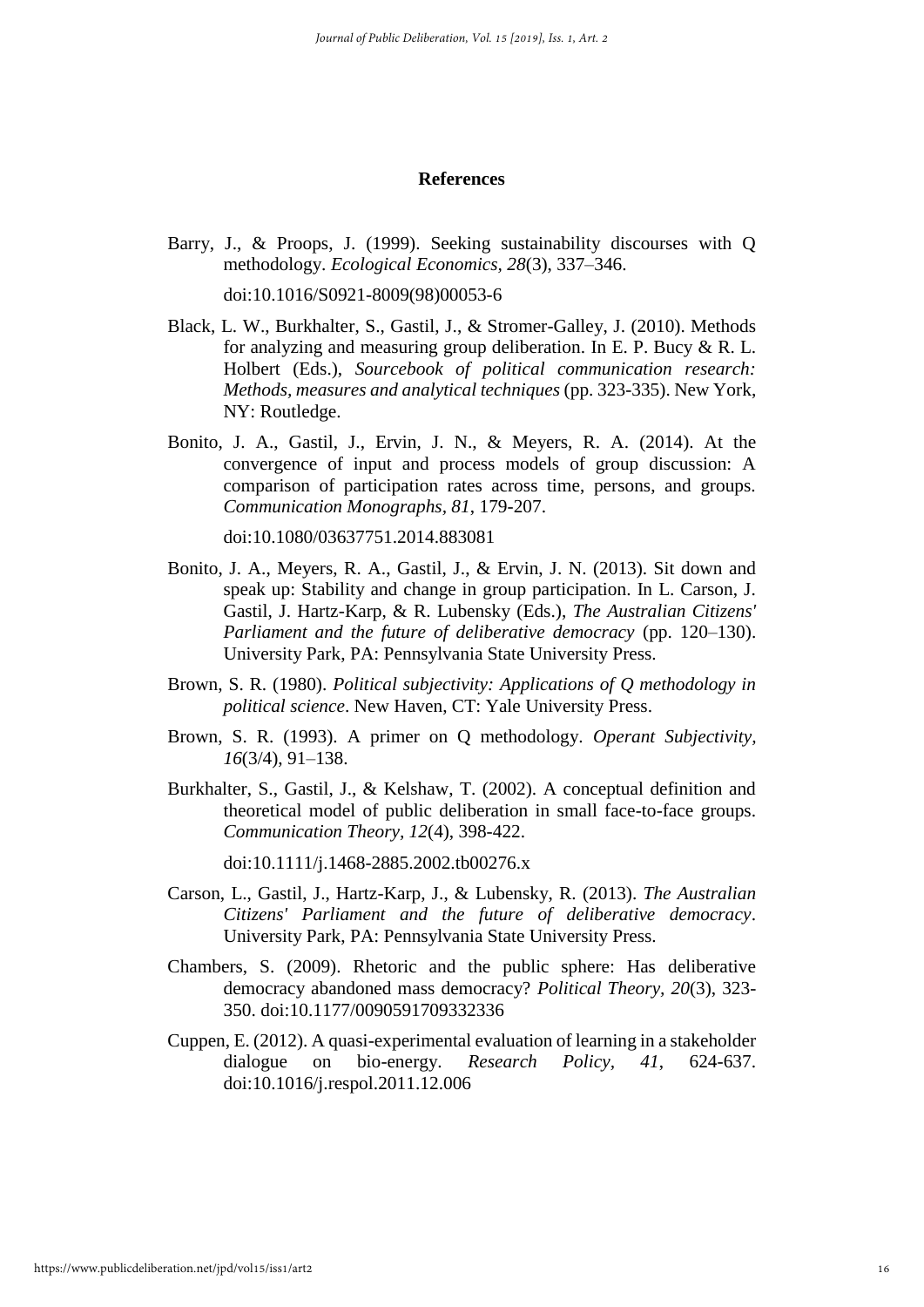- Dovidio, J. F., Gaertner, S. L., & Saguy, T. (2009). Commonality and the complexity of "we": Social attitudes and social change. *Personality and Social Psychology Review, 13*(1), 3-20. doi:10.1177/1088868308326751
- Dryzek, J. S. (1994). Australian discourses of democracy. *Australian Journal of Political Science, 29*, 221-239. doi:10.1080/00323269408402291
- Dryzek, J. S. (2000). *Deliberative democracy and beyond: Liberals, critics, contestations*. Oxford, UK: University Press.
- Dryzek, J. S. (2010). Rhetoric in democracy: A systematic appreciation. *Political Theory, 38*(3), 319–339.

doi:10.1177/0090591709359596

- Dryzek, J. S., Belgiorno–Nettis, L., Carson, L., Hartz-Karp, J., Lubensky, R., Marsh, I., & Niemeyer, S. J. (2009). The Australian Citizens' Parliament: A world first. *Journal of Public Deliberation, 5*(1). 1-7. Retrieved from https://www.publicdeliberation.net/jpd/vol5/iss1/art9
- Dryzek, J. S., & Niemeyer, S. J. (2006). Reconciling pluralism and consensus as political ideals. *American Journal of Political Science, 50*(3), 634– 649. doi:10.1111/j.1540-5907.2006.00206.x
- Dryzek, J. S., & Niemeyer, S. J. (2007, January). *Discursive representation*. Paper presented at the meeting of the American Political Science Association, Chicago, IL.
- Dziopa, F., & Ahern, K. (2011). A systematic literature review of the applications of Q-technique and its methodology. *Methodology, 7*, 39- 55. doi:10.1027/1614-2241/a000021
- Ellis, G., Barry, J., & Robinson, C. (2007). Many ways to say 'no', different ways to say 'yes': Applying Q-methodology to understand public acceptance of wind farm proposals. *Journal of Environmental Planning and Management, 50*, 517-551. doi:10.1080/09640560701402075
- ESS. (2016). *European Social Survey round 8 data. Data file edition 2.1* [Data set]*.* Retrieved from

https://www.europeansocialsurvey.org/data/download.html?r=8

Felicetti, A., Gastil, J., Hartz-Karp, J., & Carson, L. (2012). Collective identity and voice at the Australian Citizens' Parliament. *Journal of Public Deliberation, 8*(1), 1-27.

https://www.publicdeliberation.net/jpd/vol8/iss1/art5

Fishkin, J. S. (2018). *Democracy when the people are thinking: Revitalizing our politics through public deliberation*. New York, NY: Oxford University Press.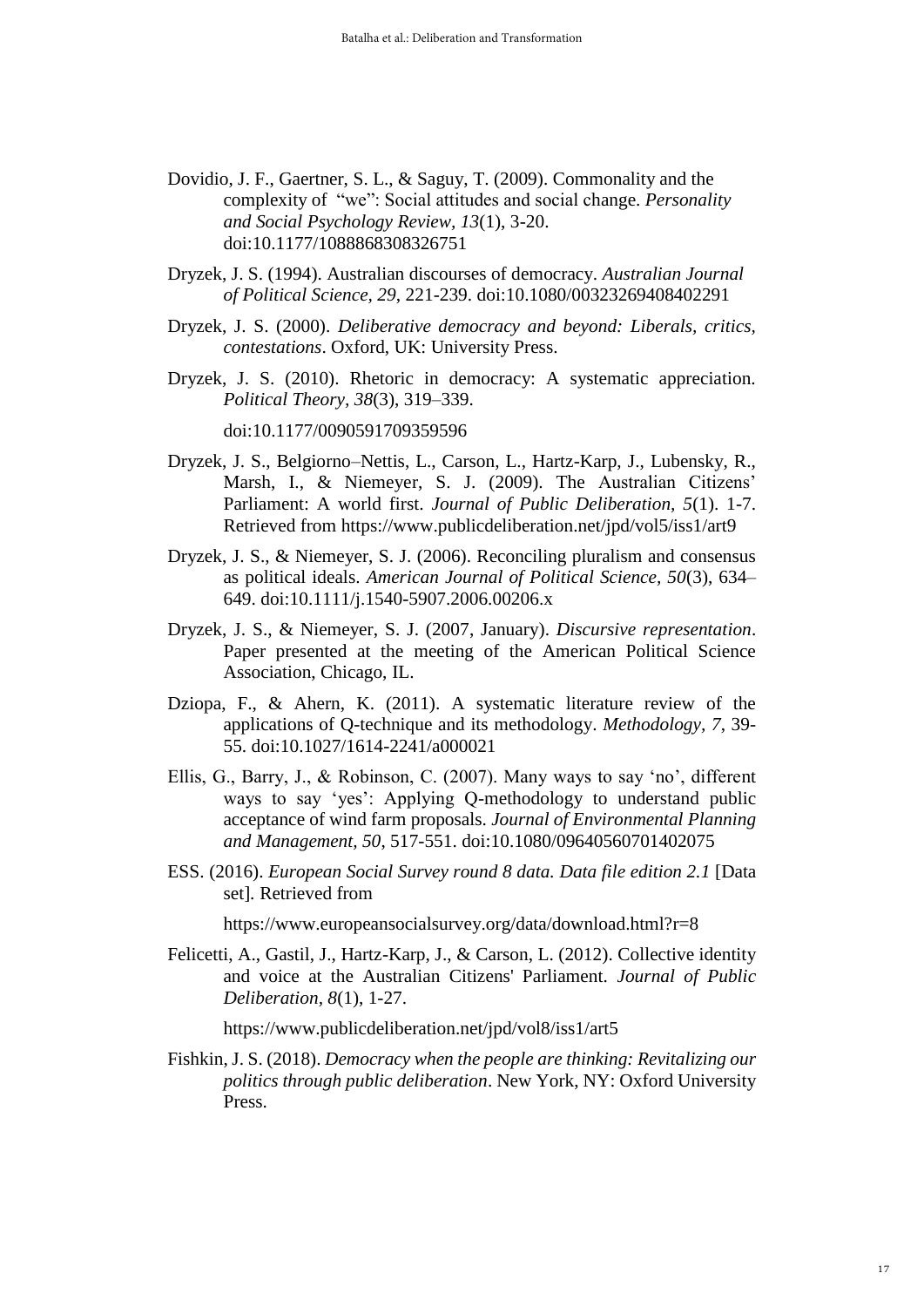- Gastil, J. (2013). What counts as deliberation? Comparing participant observer ratings. In L. Carson, J. Gastil, J. Hartz-Karp, & R. Lubensky (Eds.), *The Australian Citizens' Parliament and the future of deliberative democracy* (pp. 95-107). University Park, PA: Pennsylvania State University Press.
- Gastil, J., Black, L. W., & Moscovitz, K. (2008). Ideology, attitude change, and deliberation in small face-to-face groups. *Political Communication, 25*, 23-46. doi:10.1080/10584600701807836
- Gastil, J., & Dillard, J. P. (1999). Increasing political sophistication through public deliberation. *Political Communication, 16*, 3-23. doi:10.1080/10584609919874
- Gastil, J., & Wilkerson, J. (2013). Staying focused: Tracing the flow of ideas from the online parliament to canberra. In L. Carson, J. Gastil, J. Hartz-Karp, & R. Lubensky (Eds.), *The Australian Citizens' Parliament and the Future of Deliberative Democracy* (pp. 146–159). University Park, PA: Pennsylvania State University Press.
- Hartz-Karp, J., Anderson, P., Gastil, J., & Felicetti, A. (2010). The Australian Citizens' Parliament: Forging shared identity through public deliberation. *Journal of Public Affairs, 10*, 353-371. doi:10.1002/pa.370
- Hartz-Karp, J., & Carson, L. (2009). Putting the people into politics: The Australian Citizens' Parliament. *International Journal of Public Particiption, 3*, 9-31.
- Jeffares, S., & Skelcher, C. (2011). Democratic subjectivities in network governance: A Q methodology study of English and Dutch public managers *Public Administration, 89*, 1253-1273. doi:10.1111/j.1467- 9299.2010.01888.x
- Knobloch, K. R., Gastil, J., Reedy, J., & Cramer Walsh, K. (2013). Did they deliberate? Applying an evaluative model of democratic deliberation to the Oregon Citizens' Initiative Review. *Journal of Applied Communication Research,*  $41(2)$ , 105-125. doi:10.1080/00909882.2012.760746
- Lindell, M., Bächtiger, A., Grönlund, K., Herne, K., Setälä, M., & Wyss, D. (2017). What drives the polarisation and moderation of opinions? Evidence from a Finnish citizen deliberation experiment on immigration. *European Journal of Political Research, 56*(1), 23-45. doi:10.1111/1475-6765.12162
- Mansbridge, J. J., Hartz-Karp, J., Amengual, M., & Gastil, J. (2006). Norms of deliberation: An inductive study. *Journal of Public Deliberation, 2*(1), 1-47. Retreived from

https://www.publicdeliberation.net/jpd/vol2/iss1/art7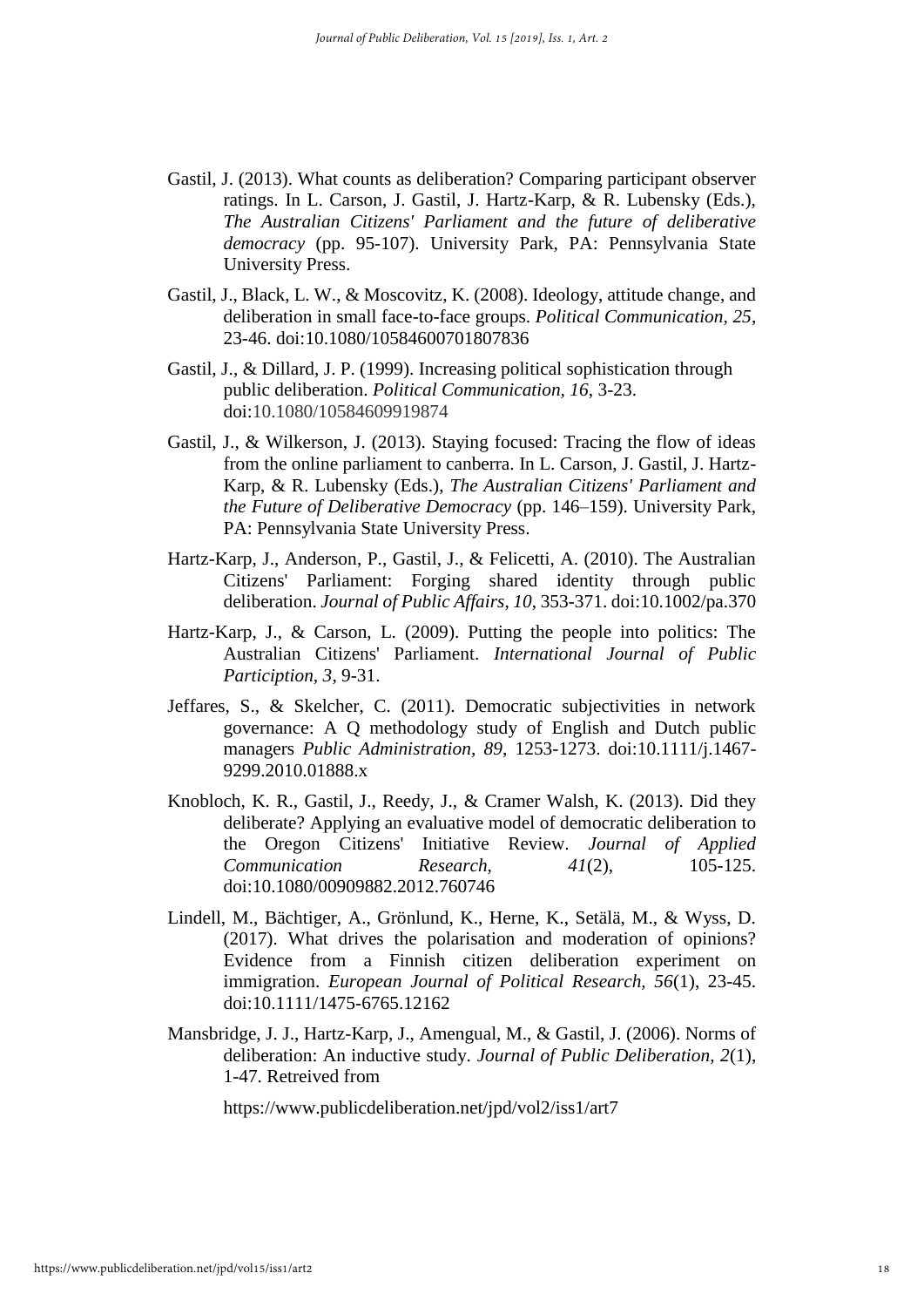- Marchlewska, M., Cichocka, A., Panayiotou, O., Castellanos, K., & Batayneh, J. (2018). Populism as identity politics: Perceived in-group disadvantage, collective narcissism, and support for populism. *Social Psychological and Personality Science, 9*(2), 151-162. doi:10.1177/1948550617732393
- Mercier, H., & Landemore, H. E. (2012). Reasoning is for arguing: Understanding the successes and failures of deliberation. *Political Psychology, 33*(2), 243–258. doi: 10.1111/j.1467-9221.2012.00873.x
- Newdemocracy. (2009). *Australia's first citizens' parliament*. Retrieved from http://www.newdemocracy.com.au/docs/newDemocracy\_Citizens\_Parl iament\_Handbook.pdf
- Niemeyer, S. J. (2011). The emancipatory effect of deliberation: Empirical lessons from mini-publics. *Politics and Society, 39*, 103-140. doi:10.1177/0032329210395000
- Niemeyer, S. J., Ayirtman, S., & Hartz-Karp, J. (2013). Q methodology and analysis of policy issues: The Fremantle Bridge case study. *Operant Subjectivity, 36*(2), 114–134.
- Ockwell, D. G. (2008). 'Opening up' policy to reflexive appraisal: A role for Q methodology? A case study of fire management in Cape York, Australia. *Policy Sciences, 41*, 263-292. doi:10.2307/40270971
- Pelletier, D., Kraak, V., McCullum, C., Uusitalo, U., & Rich, R. (1999). The shaping of collective values through deliberative democracy: An empirical study from New York's North Country. *Policy Sciences, 32*, 103–131. doi:10.1023/A:1004641300366
- Pincock, H. (2012). Does deliberation make better citizens? In T. Nabatchi, J. Gastil, G. M. Weiksner, & M. Leighninger (Eds.), *Democracy in motion: Evaluating the practice and impact of deliberative civic engagement* (pp. 135–162). New York, NY: Oxford University Press.
- Postmes, T., Haslam, S. A., & Jans, L. (2012). A single-item measure of social identification: Reliability, validity, and utility. *British Journal of Social Psychology*, *52*, 597-617. doi:10.1111/bjso.12006
- Raadgever, G. T., Mostert, E., & van de Giesen, N. C. (2012). Learning from collaborative research in water management practice. *Water Resources Management, 26*, 3251-3266. doi:10.1007/s11269-012-0070-9
- Saguy, T., Tausch, N., Dovidio, J. F., & Pratto, F. (2009). The irony of harmony: Intergroup contact can produce false expectations for equality. *Psychological Science, 20*(1), 114-121. doi:10.1111/j.1467- 9280.2008.02261.x
- Stephenson, W. (1935). Correlating persons instead of tests. *Journal of Personality, 4*, 17-24. doi:10.1111/j.1467-6494.1935.tb02022.x